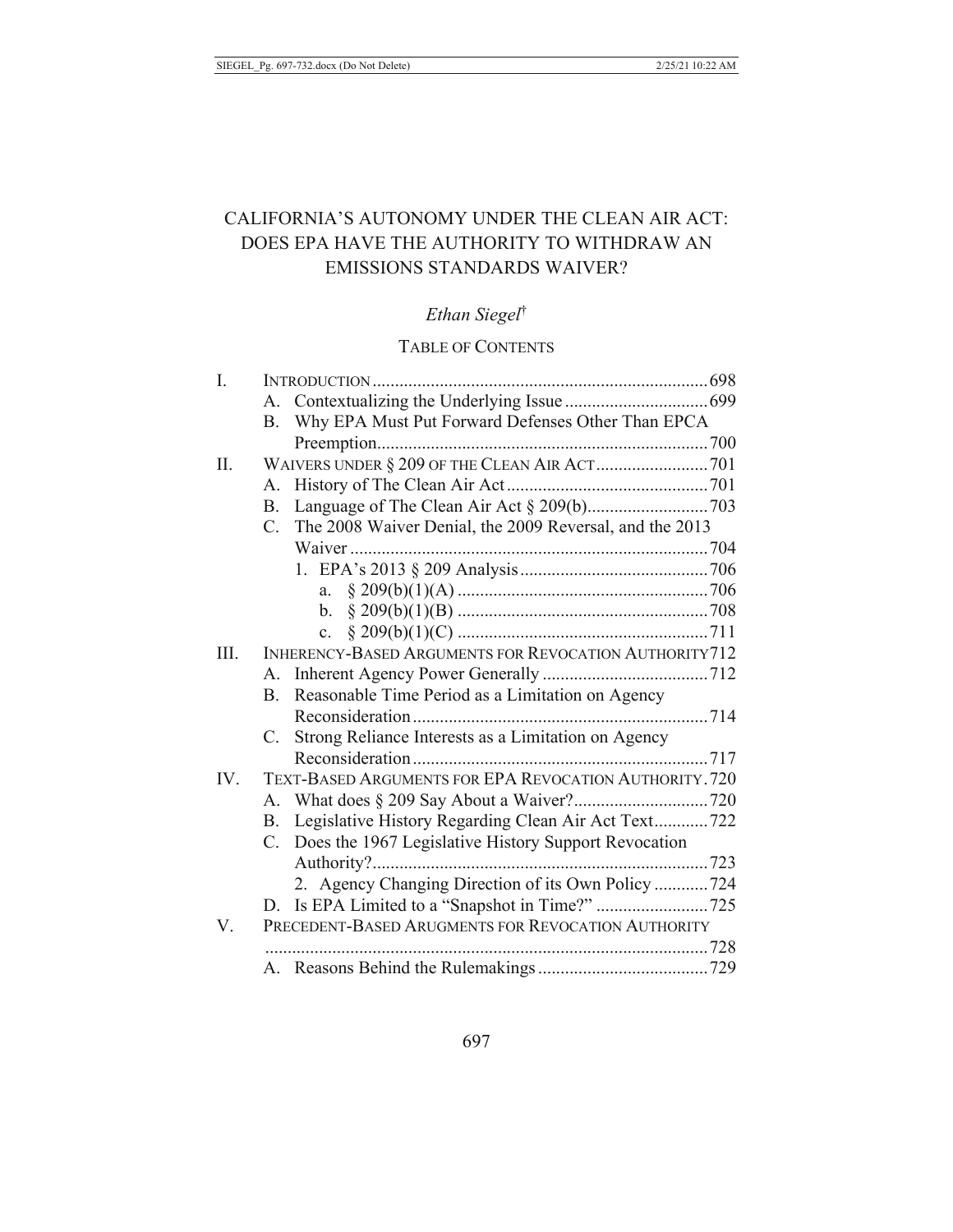| 1. The Current Revocation Motivations are Significantly |  |
|---------------------------------------------------------|--|
|                                                         |  |
|                                                         |  |

#### L. **INTRODUCTION**

As issues of global warming and air pollution remain at the forefront of modern interest, regulation of pollution will continue to be a contentious topic for lawmakers, advocates, and industry players worldwide. In the United States, the Clean Air Act (CAA) provides an intricate and dynamic scheme of cooperative federalism in the name of protecting the nation's air quality.<sup>1</sup> Within this scheme, regulation of emissions from automobiles, is almost entirely a federal prerogative. Aside from California, no other state is given an opportunity to regulate automobile emissions. In 2013, the Obama administration's Environmental Protection Agency (EPA) granted California a waiver allowing it to regulate motor vehicle emissions until 2025.<sup>2</sup> However, in 2019, the Trump administration's EPA published a final rule to withdraw that waiver, denying California, as well as the states adopting those emission standards, the right to enforce them.<sup>3</sup>

The Safer Affordable Fuel-Efficient Vehicles Rule (SAFE) is joint rulemaking promulgated by the National Highway Traffic Safety Administration (NHTSA) and EPA, focusing on two things: (1) amending greenhouse gas and Corporate Average Fuel Economy standards; and (2) withdrawing a 2013 waiver granted to California under the Clean Air Act, allowing the state to set its own emission standards.<sup>4</sup> NHTSA focuses on the first issue, proposing in SAFE that state programs regulating greenhouse gas emissions are preempted by the Energy Policy and Conservation Act (EPCA).<sup>5</sup> This issue is at the

<sup>&</sup>lt;sup>†</sup> Notes Editor of the Cardozo International and Comparative Law Review; J.D. Candidate, Benjamin N. Cardozo School of Law, 2021. I'd like to thank Professor Herz for helping me better understand my voice as a writer and a student. A special thank you to Pam, Danny, and Jessica Siegel, as well as Chloe Craig, for hearing me discuss this Note for 18 months, and supporting me through the entire process. My appreciation for your love and support grows greater with time.<br>1 See Clean Air Act, 42 U.S.C.A. § 7401 (1955).

<sup>2</sup> California State Motor Vehicle Pollution Control Standards; Notice of Decision Granting a Waiver of Clean Air Act Preemption, 78 Fed. Reg. 2112, 2145 (Jan. 9, 2013) [hereinafter 2013 Waiver Grant).

<sup>3</sup> The Safer Affordable Fuel-Efficient (SAFE) Vehicles Rule Part One: One National Program, 84 Fed. Reg. 51310, 51310 (Sept. 27, 2019) [hereinafter SAFE].

 $4$  Id

<sup>5</sup> See Energy Policy and Conservation Act, 42 U.S.C.A. § 6201 (1975).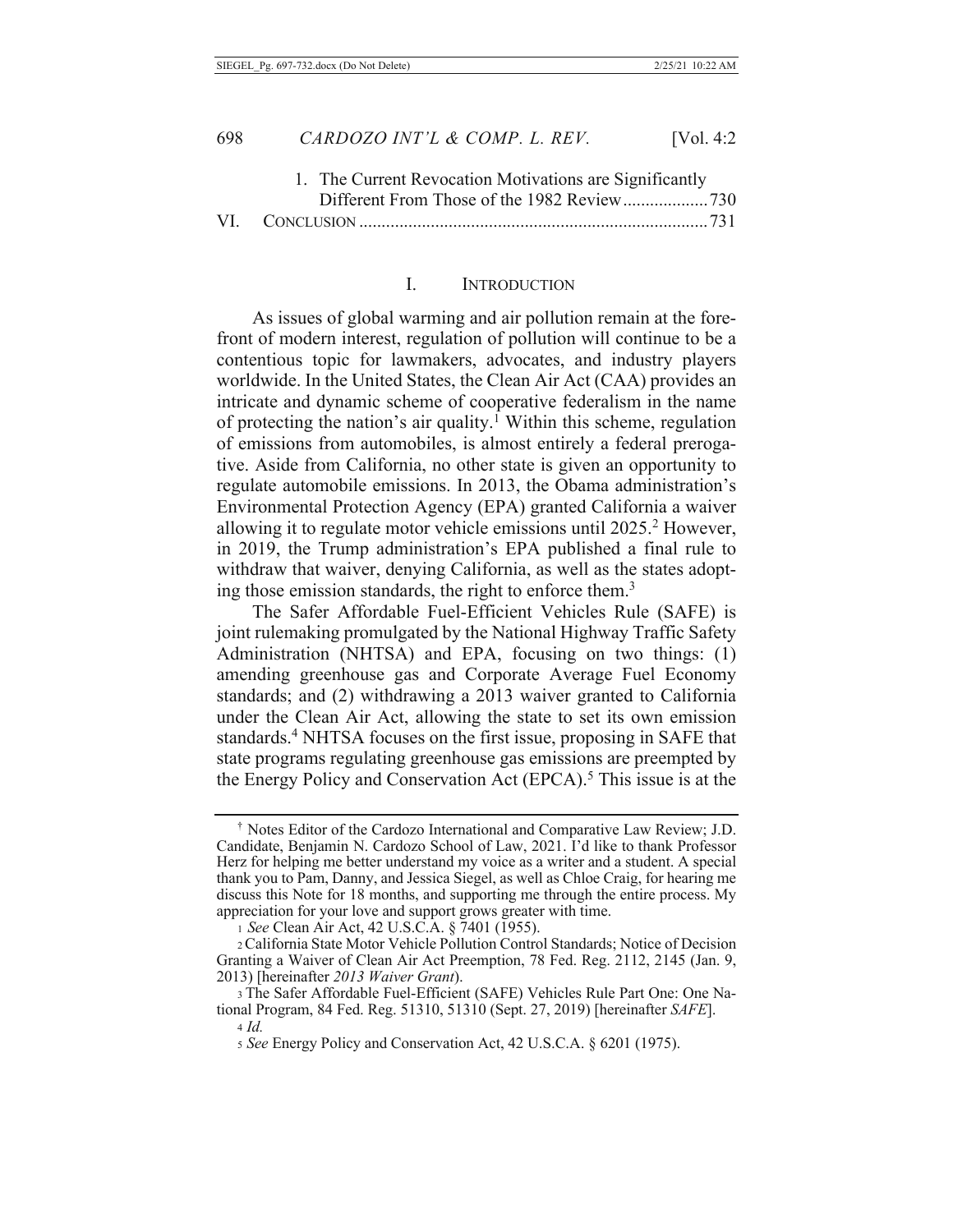center of ongoing litigation, brought forward by environmental advocacy groups, as well as multiple sovereign entities who are seeking to set aside SAFE.<sup>6</sup> In fact, EPA cites EPCA preemption as sufficient authority to revoke the 2013 waiver.<sup>7</sup> However, because it is not entirely clear that a final answer in NHTSA's favor on the EPCA issue will decide the waiver issue, EPA wrote separately in defense of its authority to revoke the 2013 waiver.

This paper will not deal with EPCA preemption, focusing only the second portion of SAF—EPA's authority for the revocation of the 2013 waiver. EPA puts forward reasons other than EPCA preemption as valid reasons for revoking the 2013 waiver: inherent agency power, textual support for revocation, and precedential authority.<sup>8</sup> This paper will flesh out and attempt to resolve one question: does EPA retain the authority to withdraw the previously granted 2013 waiver under  $\S 209$ of the Clean Air Act?

To answer this question, I will begin by examining the history of the Clean Air Act, focusing on the historical implications of  $\S$  209. Next, I will turn to the language of the statute, focusing on a 2008 waiver denial, its subsequent reversal in 2009, and the 2013 waiver grant. The 2013 waiver grant is related to the 2008 and 2009 waiver decisions. Next, I will analyze three arguments in favor of EPA authority to revoke the 2013 waiver. First, whether EPA (and federal agencies more generally) has the inherent authority to review and revoke its prior decisions—essentially a power to change its mind. Second, whether the text or legislative history of the Clean Air Act gives the agency any power to do so. And third, whether EPA can rely on its own precedent as authority allowing it to review and revoke the 2013 waiver. I will ultimately come to the conclusion that EPA does not have the authority to withdraw the 2013 waiver on its own, and therefore must rely on EPCA preemption.

#### A. Contextualizing the Underlying Issue

The fight proxied through SAFE and its pursuant litigation is one that has ebbed and flowed through the executive branch through each incoming administration—regulating greenhouse gases (GHGs). During the Bush administration little was done to reduce GHGs, while the

<sup>6</sup> See Complaint for Declaratory and Injunctive Relief at 1, California v. Chao, (D.C. Cir. 2019) (No. 1:19-cv-02826).

<sup>7</sup> See SAFE, 84 Fed. Reg. at 51328.

<sup>8</sup> See SAFE, 84 Fed. Reg. at 51331-32.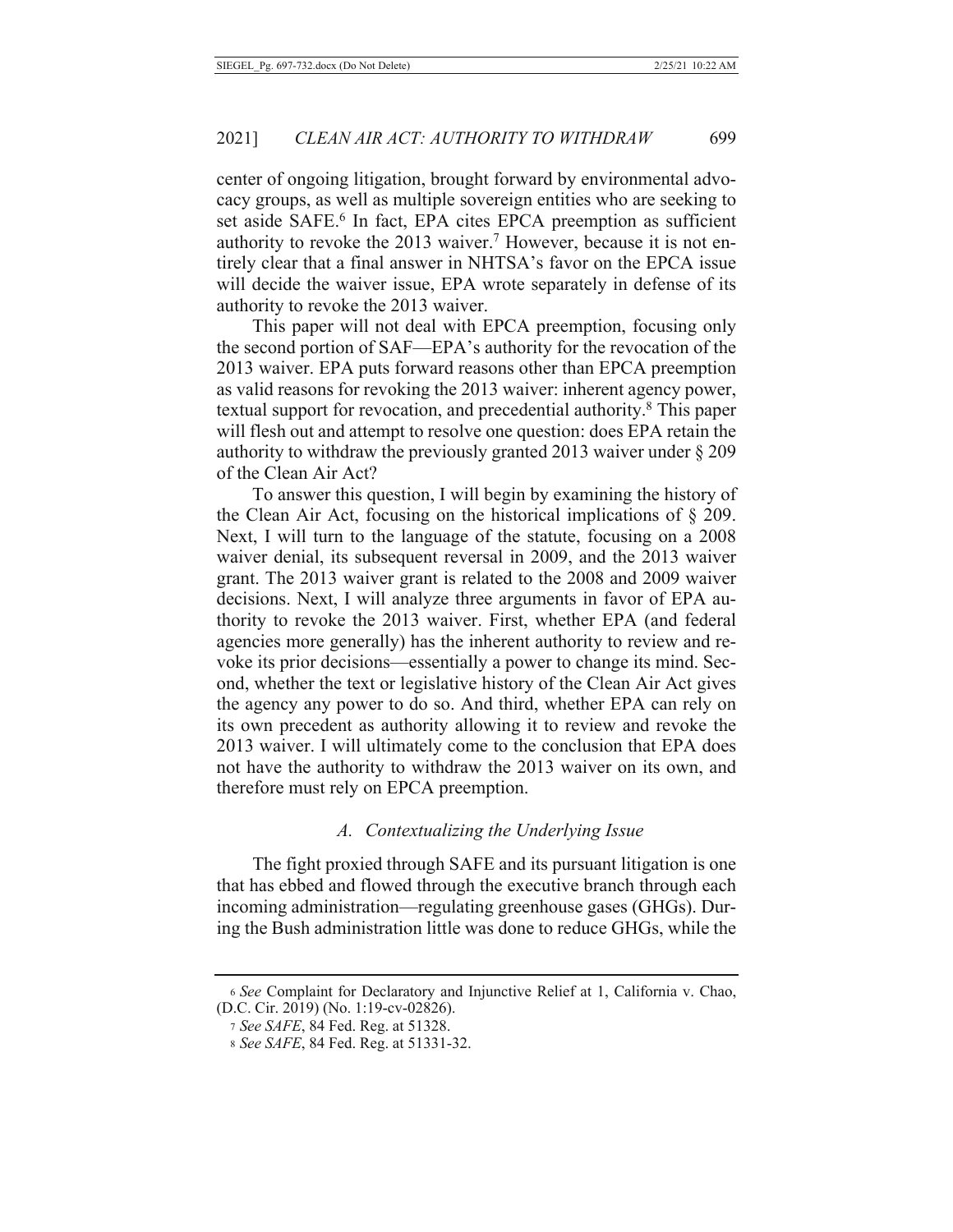Obama administration took great steps in decarbonizing the country.<sup>9</sup> In the past four years, the Trump administration has sought to reduce Obama-era greenhouse gas and environmental policies in great numbers.<sup>10</sup> As Cass Sunstein notes, this is a fight occurring and reoccurring in every administration change for at least the last twenty years.<sup>11</sup> In its role as the sole state to set emission standards, California has been the leader on this issue,  $12$  and a bastion of hope during the Trump administration for those who championed Obama-era regulations. In one way, SAFE can be viewed as an attack directly on climate change regulation.

## B. Why EPA Must Put Forward Defenses Other Than EPCA Preemption

While, ultimately, it seems that the authority to revoke the 2013 waiver may not be found through any argument, it is worth noting quickly why EPCA preemption cannot be the sole argument that EPA rests on. Although the agencies contend that EPCA's preemptive effect renders California's greenhouse gas standards "invalid, null, and void . . . . "<sup>13</sup> this conclusion is at odds with the language in *Massachu*setts v. EPA.<sup>14</sup> In that case, the Supreme Court substantively held that greenhouse gasses are regulable under the CAA.<sup>15</sup> The Court also reasoned that "two obligations may overlap, but there is no reason to think the two agencies cannot both administer their obligations and yet avoid inconsistency."<sup>16</sup> The question that the Court was addressing speaks directly to the present issue: whether EPCA preempts EPA greenhouse gas regulation. The Court seems to have decidedly said no. So, while the agencies' arguments here are not entirely futile, given the possibility of *Massachusetts* being overruled, they certainly do not provide EPA with a strong working foundation.

<sup>9</sup> Cass R. Sunstein, Changing Climate Change, 2009-2016, 42 HARV ENVTL. L. REV. 231, 237 (2018).

<sup>10</sup> Cayli Baker, The Trump Administration's Major Environmental Deregulations, (Dec. 15, 2020), https://www.brookings.edu/blog/up-front/2020/12/15/the-trumpadministrations-major-environmental-deregulations/.

<sup>11</sup> Sunstein *supra* note 7 at 236.

 $12$  See Infra II(a).

<sup>13</sup> See SAFE, 84 Fed. Reg. at 51331-32.

<sup>14</sup> Massachusetts v. EPA, 549 US 497 (2007).

<sup>15</sup> See id. at 529.

<sup>16</sup> *Id.* at 532.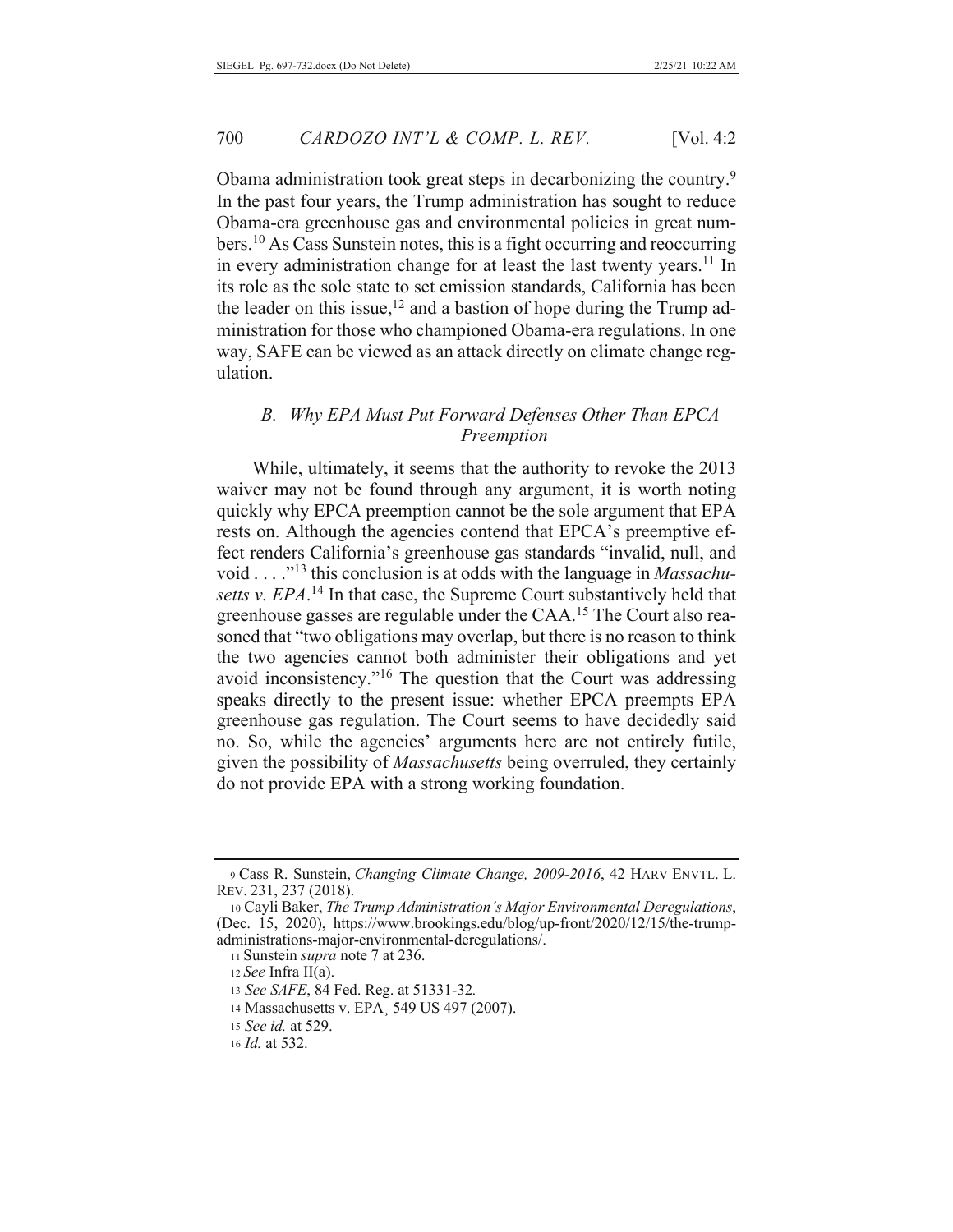#### $\Pi$ . WAIVERS UNDER § 209 OF THE CLEAN AIR ACT

#### A. History of The Clean Air Act

Cities worldwide first faced air pollution crises in the mid-20<sup>th</sup> century that threatened their health and everyday life, resulting in the demand for an enactment of pollution control legislation.<sup>17</sup> Up until this point in history, endeavors to control air pollution were few and far between.<sup>18</sup> Yet, beginning in the 1940s, U.S. cities and states began to create agencies dedicated to drafting and enforcing air pollution legislation.<sup>19</sup> Nevertheless, over the next fifteen years, air pollution throughout the nation fared no better. As a result, Congress passed the first national air pollution legislation—the Air Pollution Control Act of 1955.<sup>20</sup> While this legislation was significant in its status as a national, rather than state law, regulation of pollution continued to be primarily left to the states. While the 1955 Act importantly provided federal money to address air pollution, the money was provided to the states as assistance in their fight to combat air pollution.<sup>21</sup>

However, as national public awareness of air pollution, and pollution more generally increased, Congress extended air pollution control by enacting The Clean Air Act of 1963, with the purpose of "protect[ing] the Nation's air resources so as to promote the public health and welfare and the productive capacity of its population...."<sup>22</sup> Even so, air pollution was primarily seen as a state function. Federal participation under this regulation was limited to "provid[ing] technical and financial assistance to State and local governments.  $\dots$ ."23

Four years later, Congress would make a third amendment to the 1963 Act: The Air Quality Act of 1967. This amendment was the first to give preemptive power to the federal government to adopt and enforce standards relating to the control of emissions from new motor

<sup>17</sup> See Christopher Klein, The Great Smog of 1952, HISTORY (Dec. 6, 2012), https://www.history.com/news/the-killer-fog-that-blanketed-london-60-years-ago; Jess Mcnally, July 26, 1943: L.A. Gets First Big Smog, WIRED (June 26, 2010), https://www.wired.com/2010/07/0726la-first-big-smog/.

<sup>18</sup> See MARK Z. JACOBSON, ATMOSPHERIC POLLUTION: HISTORY, SCIENCE, AND REGULATION 1, 81-85 (2002).

<sup>19</sup> See id. at 210.

<sup>20</sup> *Id.* at 210.

<sup>21</sup>  $Id.$  at 211.

<sup>22</sup> Clean Air Act Amendments of 1963, Pub. L. No. 88-206, 77 Stat. 392 (1963), reprinted in LEGISLATIVE HISTORY OF THE CLEAN AIR ACT AMENDMENTS OF 1963,  $\S$  1(b)(1) (1963).

<sup>23</sup> *Id.* § 1(b)(3).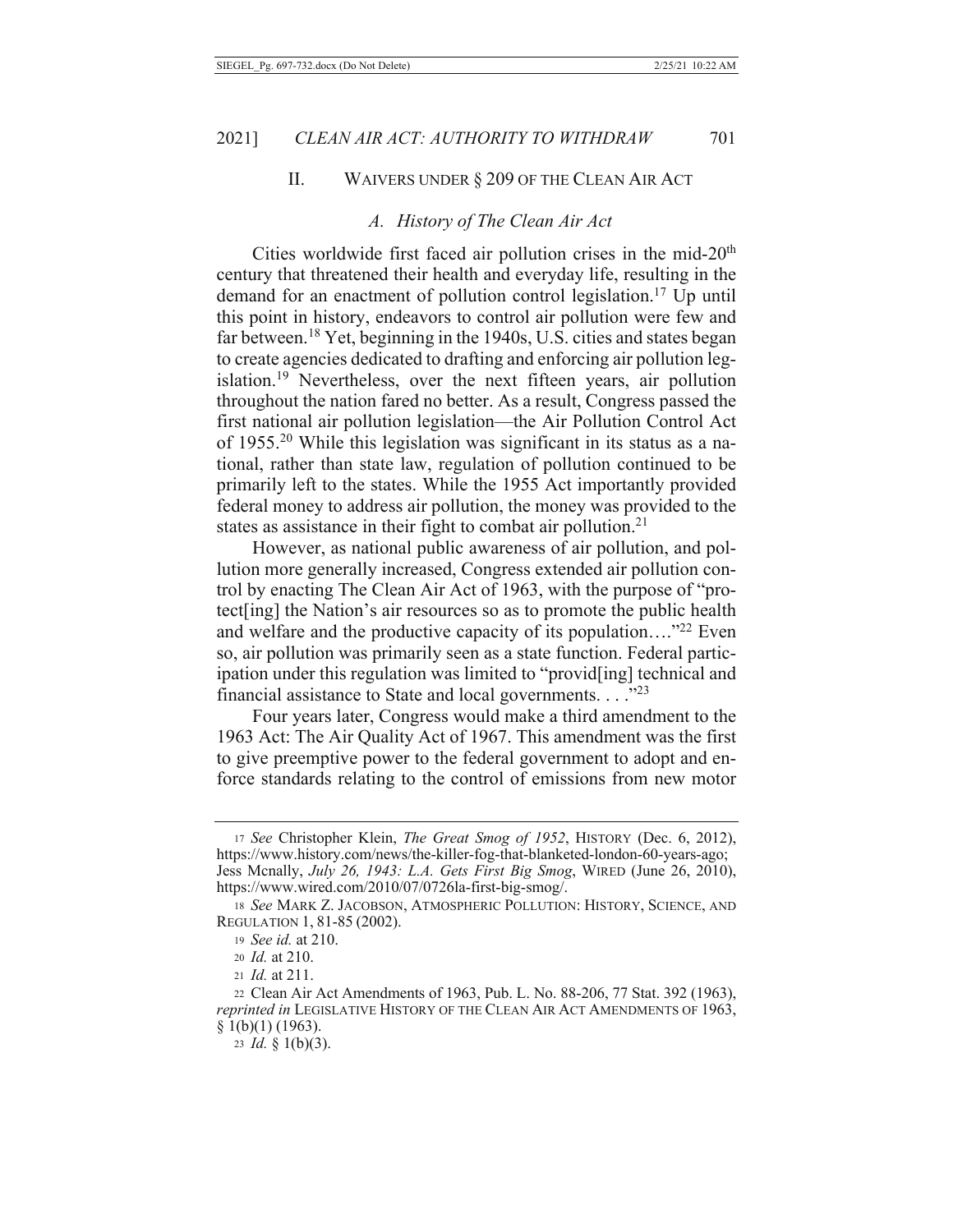vehicles.<sup>24</sup> Congress, motivated by the necessity of governing air pollution, and specifically motor vehicle emissions, opted to forego a regional approach in favor of a uniform federal policy. Under these amendments, all states were "absolutely preempted from adopting or enforcing emissions standards applicable to new motor vehicles."<sup>25</sup>

By 1967, California had been regulating motor vehicle emissions for at least three years.<sup>26</sup> In part because of these state efforts, and in addition to the unique pollution circumstances California was facing, Congress created a waiver exception in the preemptive 1967 amendments, which specifically allowed California to regulate motor vehicle emissions.<sup>27</sup> Since the birth of this exception, California has petitioned for at least ninety-five waivers, of which at least fifty have consisted of new or amended standards.<sup>28</sup> Of these, all but one have been granted in whole or in part.<sup>29</sup>

Three additional major CAA amendments were passed over the following twenty-three years in 1970, 1977, and 1990.<sup>30</sup> All were important for the overall CAA programs that we see today. In 1970, EPA was created with the purpose of enforcing federal air pollution regulations, the National Ambient Air Quality Standards were to be created for criteria pollutants, and the creation of attainment and nonattainment areas were introduced.<sup>31</sup> In 1977, a permitting program was created to prevent significant deterioration of air quality, as well as the introduction of the Best Available Control Technology standard.<sup>32</sup> The 1990 amendments changed deadlines for emission requirements, introduced the Lowest Achievable Emission Rate standard to new

<sup>24</sup> Air Quality Act of 1967, 42 U.S.C.A. § 7401 (1967).

<sup>25</sup> See H.R. Rep. No. 95-294, 95th Cong., 1st Sess. 301 (1977).

<sup>26</sup> See California Air Resources Board, HISTORY, https://ww2.arb.ca.gov/about/history (last visited oct. 9, 2020) (explaining that "in 1966 California established the first tailpipe emissions standards in the nation.").

<sup>27</sup> See Clean Air Act, 42 U.S.C.A. § 7543 (1977).

<sup>28</sup> JAMES E. MCCARTHY & ROBERT MELTZ, CONGRESSIONAL RESEARCH SERVICE, CALIFORNIA'S WAIVER REQUEST TO CONTROL GREENHOUSE GASES UNDER THE CLEAN AIR ACT 15 (Jan. 8, 2008).

<sup>29</sup> See id.; See also California Air Resources Board, California & the Waiver: The Facts (Sept. 17, 2019), https://ww2.arb.ca.gov/resources/fact-sheets/californiawaiver-facts (Only once, in 2008, has a Clean Air Act §209 waiver been denied, and EPA reversed that denial the following year).

<sup>30</sup> Clean Air Act Amendments of 1970, Pub. L. No. 91-604, 84 Stat. 1676 (1970); Clean Air Act Amendments of 1977, Pub. L. No.95-95, 91 Stat. 685 (1977); Clean Air Act Amendments of 1990, Pub. L. No. 101-549, 104 Stat. 2399 (1990).

<sup>31</sup> JACOBSON, *supra* note 14, at 213.

<sup>32</sup> Id. at 216-17.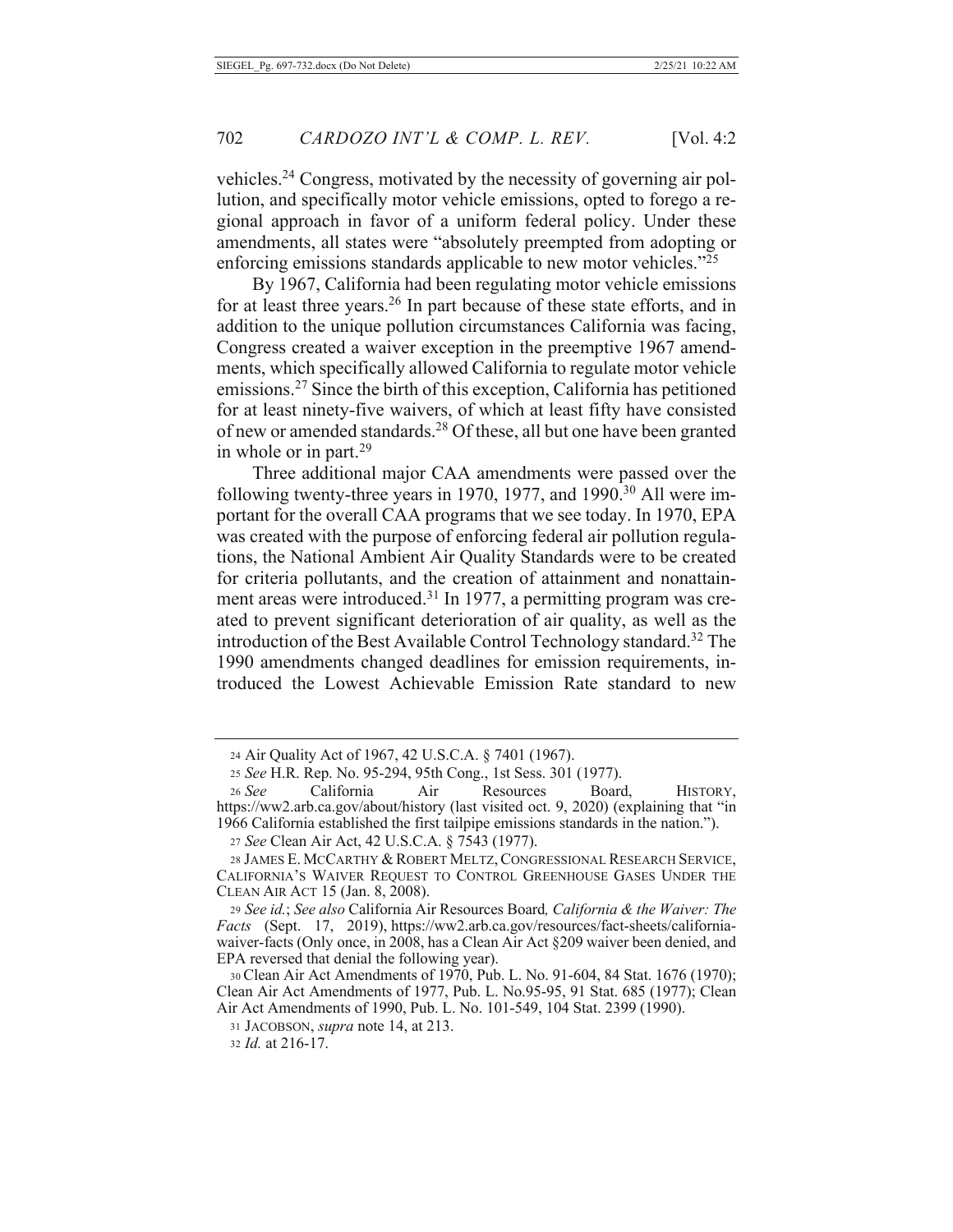pollution sources, and created the nearly two-hundred item list of hazardous air pollutants.<sup>33</sup>

Through these amendments, however, the waiver provision given to California in  $\S$  209 remained. Even more than simply remaining untouched, the 1977 amendments strengthened and reaffirmed the autonomy given to California under the waiver provision by amending the CAA to increase the deference given to California.<sup>34</sup> Congress sought to "ratify and strengthen the California waiver provision . . . to afford California the broadest possible discretion in selecting the best means to protect the health of its citizens and public welfare."35

### B. Language of The Clean Air Act  $\S 209(b)$

The waiver provision of CAA  $\S$  209 lies in subsection (b). Its relevant parts state that EPA shall waive  $\S 209(a)$  for California,<sup>36</sup> as long as California has adopted standards for emissions that they "determine ... will be, in the aggregate, at least as protective of public health and welfare as applicable Federal Standards."37 Furthermore, no such waiver shall be granted if the Administrator finds that:

(A) the determination of the State is arbitrary and capricious, (B) such State does not need such State standards to meet compelling and extraordinary conditions, or (C) such State standards and accompanying enforcement procedures are not consistent with section  $7521(a)$ of this title.  $(2)$ If each State standard is at least as stringent as the comparable applicable Federal standard, such State standard shall be deemed to be at least as protective of health and welfare as such Federal standards for purposes of paragraph (1).<sup>38</sup>

EPA can only evaluate waiver requests based "solely on the criteria in section  $209(b)$ ,"<sup>39</sup> and its review of California standards is narrow.<sup>40</sup> Not only is EPA limited in its review of a  $\S$  209 waiver, it must

<sup>33</sup> Id. at 217-18.

<sup>34</sup> Ford Motor Co. v. EPA, 606 F.2d 1293, 1294 (D.C. Cir. 1979).

<sup>35</sup> H.R. Rep. No. 95-294, 95th Cong., 1st Sess. § 214 (1977).

<sup>36</sup> See 42 U.S.C.A §7543(b) (1967) (the actual language "waive[s] application of this section to any state which has adopted standards . . . prior to March 30, 1966"of which California was the only state to have done so).

 $37$  *Id.* § 7543(b).

<sup>38</sup> Id. § 7543.

<sup>39</sup> See 2013 Waiver Grant 78 Fed. Reg. at 2145.

<sup>40</sup> See id. at 2115.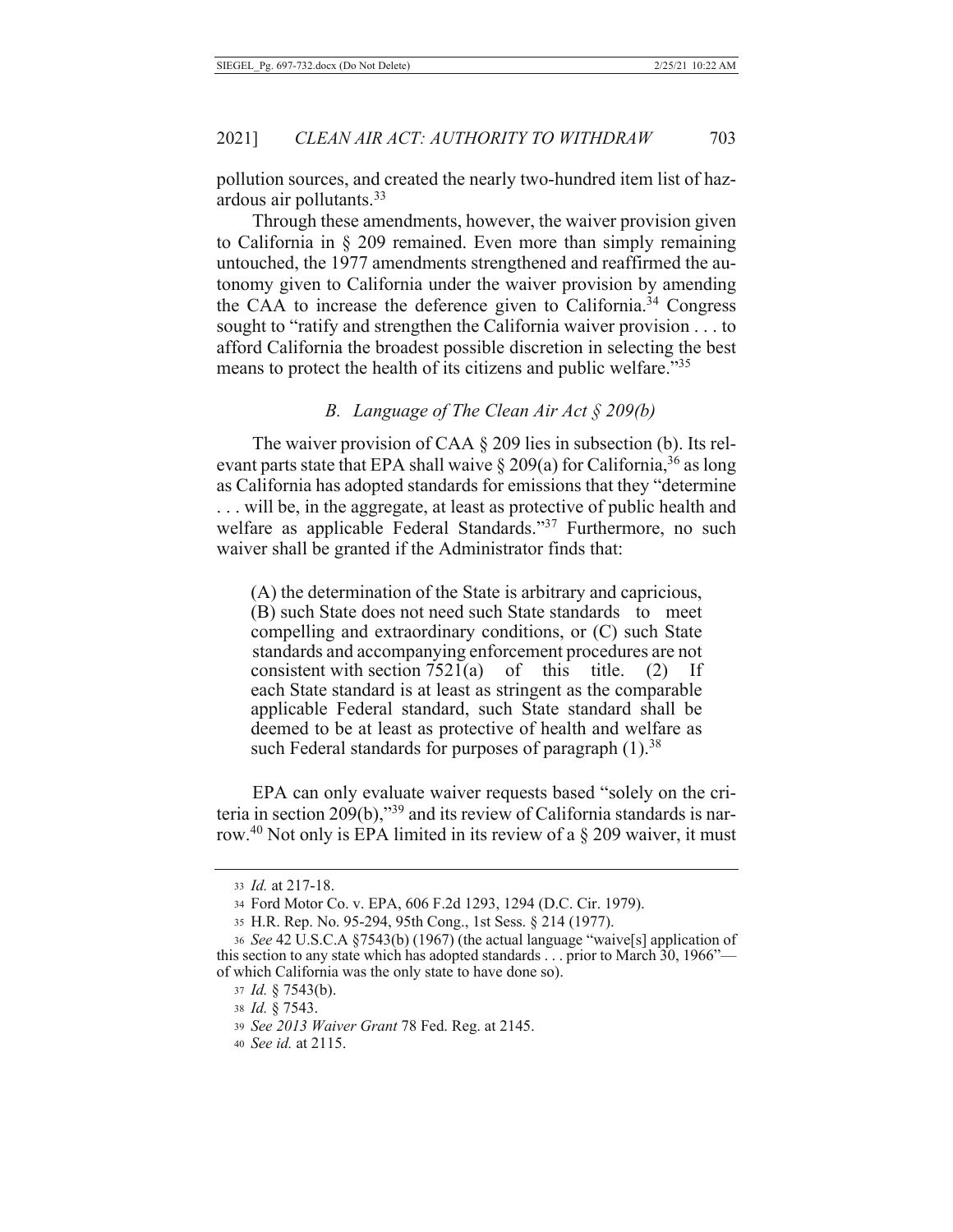also give great deference to California's factual findings.<sup>41</sup> EPA has "recognized that the intent of Congress in creating a limited review based on [§209] criteria was to ensure that the federal government did not second-guess state policy choices."<sup>42</sup> Section 209 has, historically, bestowed upon California a role in governing that has been almost entirely taken up by federal regulation. In giving California this role, Congress appears to have chosen to preserve both great discretion and broad autonomy in California's ability to regulate motor vehicle emissions.

### C. The 2008 Waiver Denial, the 2009 Reversal, and the 2013 Waiver

California sought a waiver for greenhouse gas emissions in 2005.<sup>43</sup> Until that request, California's waivers sought to set standards for common or conventional pollutants—of which greenhouse gasses are not.<sup>44</sup> At the same time, however, the *Massachusetts* litigation was ongoing, raising the question of whether greenhouse gasses were subject to regulation under the CAA. Because of the relevance of the then potential decision in Massachusetts, EPA notified California that it would wait until a decision was reached before making a decision about this waiver.<sup>45</sup> Following the Court's inclusion of greenhouse gas emissions as regulable under the CAA,<sup>46</sup> EPA began the notice and comment period for this waiver request.<sup>47</sup> Eventually, however, it published its decision in 2008 and, EPA denied California's waiver request. It found, looking only at one criterion,  $\S 209(b)(1)(B)$ , that California did not need its own greenhouse gas standards "to meet compelling and extraordinary circumstances."<sup>48</sup> As will be discussed in more detail below, the 2008 denial is notable for its interpretation of  $\S$  209(b)(1)(B).

In 2009, EPA reconsidered the 2008 denial, and ultimately reversed it, granting the waiver for California's greenhouse gas emission

<sup>41</sup> See id. at III(B) (explaining deference to California).

<sup>42</sup> *Id.* at 2115.

<sup>43</sup> Notice of Decision Denying a Waiver of Clean Air Act Preemption, 73 Fed. Reg. 12156, 12157 (Mar. 6, 2008) [hereinafter 2008 Waiver Denial].

<sup>44</sup> See EPA, Criteria Air Pollutants, https://www.epa.gov/criteria-air-pollutants (representing the six "common air pollutants.").

<sup>45 2008</sup> Waiver Denial, 73 Fed. Reg. at 12157.

<sup>46</sup> See Massachusetts v. EPA, 549 US 497 (2007).

<sup>47 2008</sup> Waiver Denial, 73 Fed. Reg. at 12157.

<sup>48</sup> *Id.* at 12168.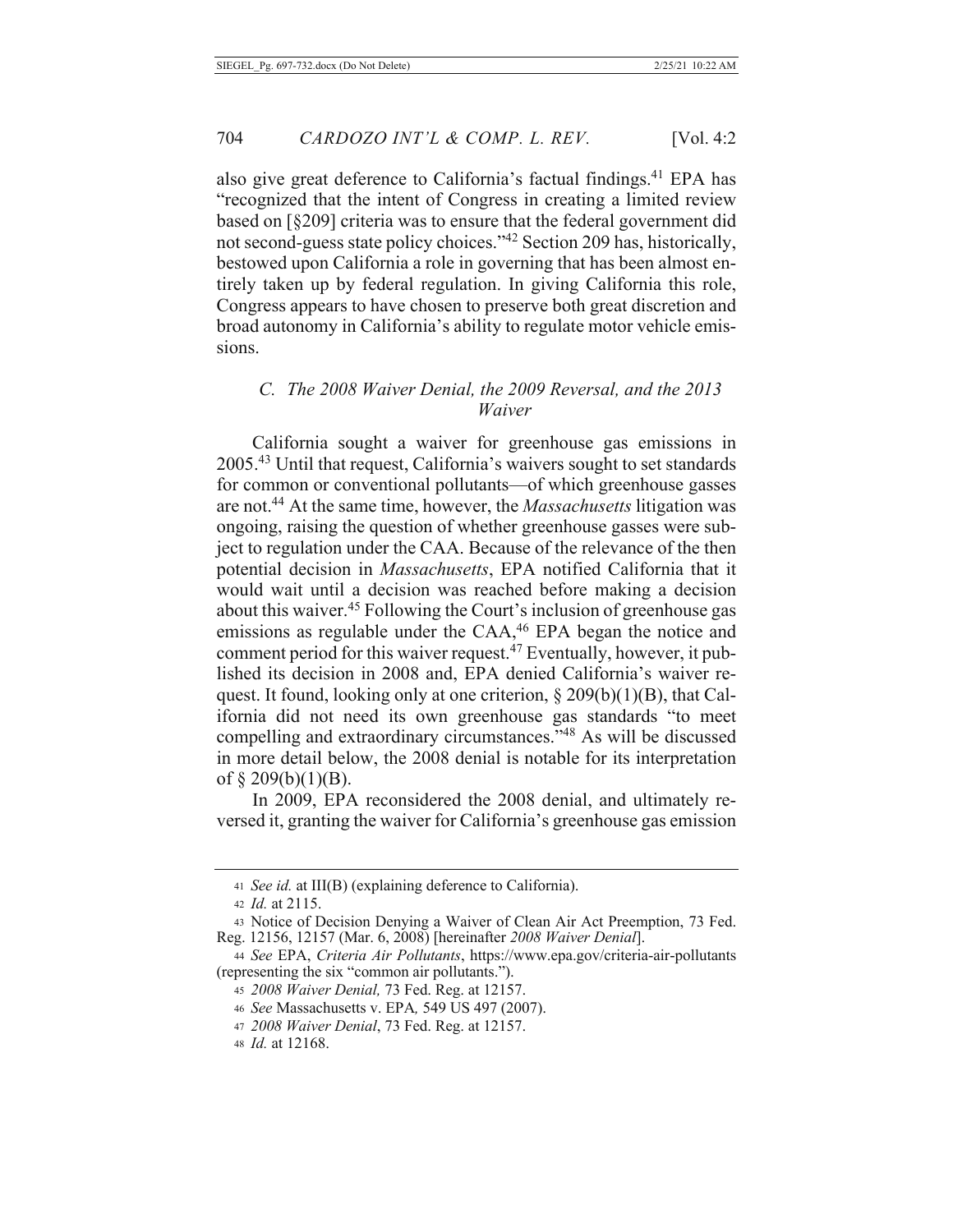standards.<sup>49</sup> However, not only did EPA grant waivers for greenhouse gas standards, it explicitly rejected the 2008 interpretation of §  $209(b)(1)(B)$ , and reviewed California's greenhouse gas standards in alignment with what it labels the "traditional approach."<sup>50</sup> This approach can be seen in the 2013 waiver, as the 2013 waiver tracks the 2009 waiver in its approach to a  $\S$  209 analysis.

In 2012, California's Air Resources Board (CARB) sought a waiver for its Advanced Clean Car (ACC) regulations. These standards sought to regulate "smog and soot causing pollutants and greenhouse gas emissions" for model years (MY) 2015 through 2025.<sup>51</sup> By setting these standards, California was attempting to address near and long-term smog issues within California, in addition to setting a course to reach its greenhouse gas emission reduction goals.<sup>52</sup>

These standards sought to regulate non-greenhouse gas emissions in four different ways:<sup>53</sup> (1) simply reducing fleet average emission standards for some vehicle classes by MY 2025; (2) combining and simplifying previous standards to give manufacturers flexibility in complying with pollutant standards; (3) making more stringent particulate matter standards for some vehicle classes to address health issues; and (4) creating more stringent testing procedures for some vehicle classes.<sup>54</sup>

As for greenhouse gas emissions, CARB sought to lower these emissions to 1990 levels by 2020, with the hopes of reaching eighty percent below 1990 levels by 2050.<sup>55</sup> To do so, CARB proposed regulations that: (1) simply reduced CO2 emissions for some vehicle classes; (2) altered emission standards from a fleet average standard to a more dynamic "footprint" based standard, giving manufacturers more flexibility to meet these reduction goals; and (3) modified its system of credits for CO2 emissions.<sup>56</sup>

<sup>49</sup> See Notice of Decision Granting a Waiver of Clean Air Act Preemption, 74 Fed. Reg. 32744 (July 8, 2009) [hereinafter 2009 Waiver Grant].

<sup>50</sup> *Id.* at 32745.

<sup>51 2013</sup> Waiver Grant, 78 Fed. Reg. at 2112.

<sup>52</sup> *Id.* at 2114.

<sup>53</sup> EPA also granted California's "deemed to comply" provision for GHG, a provision that need not be discussed at this point in the note.

<sup>54 2013</sup> Waiver Grant, 78 Fed. Reg. at 2114.

<sup>55</sup> Id.; see also Jamesine Rogers et al., California 1990 Greenhouse Gas Emissions Level and 2020 Emissions Limit, CALIFORNIA ENVIRONMENT PROTECTION AGENCY, AIR RESOURCE BOARD (Nov. 16, 2007), https://ww3.arb.ca.gov/cc/inventory/pubs/reports/staff\_report\_1990\_level.pdf (showing that estimated 1990 GHG levels in California are estimated to be 427 MMTCO2e).

<sup>56 2013</sup> Waiver Grant, 78 Fed. Reg. at 2114.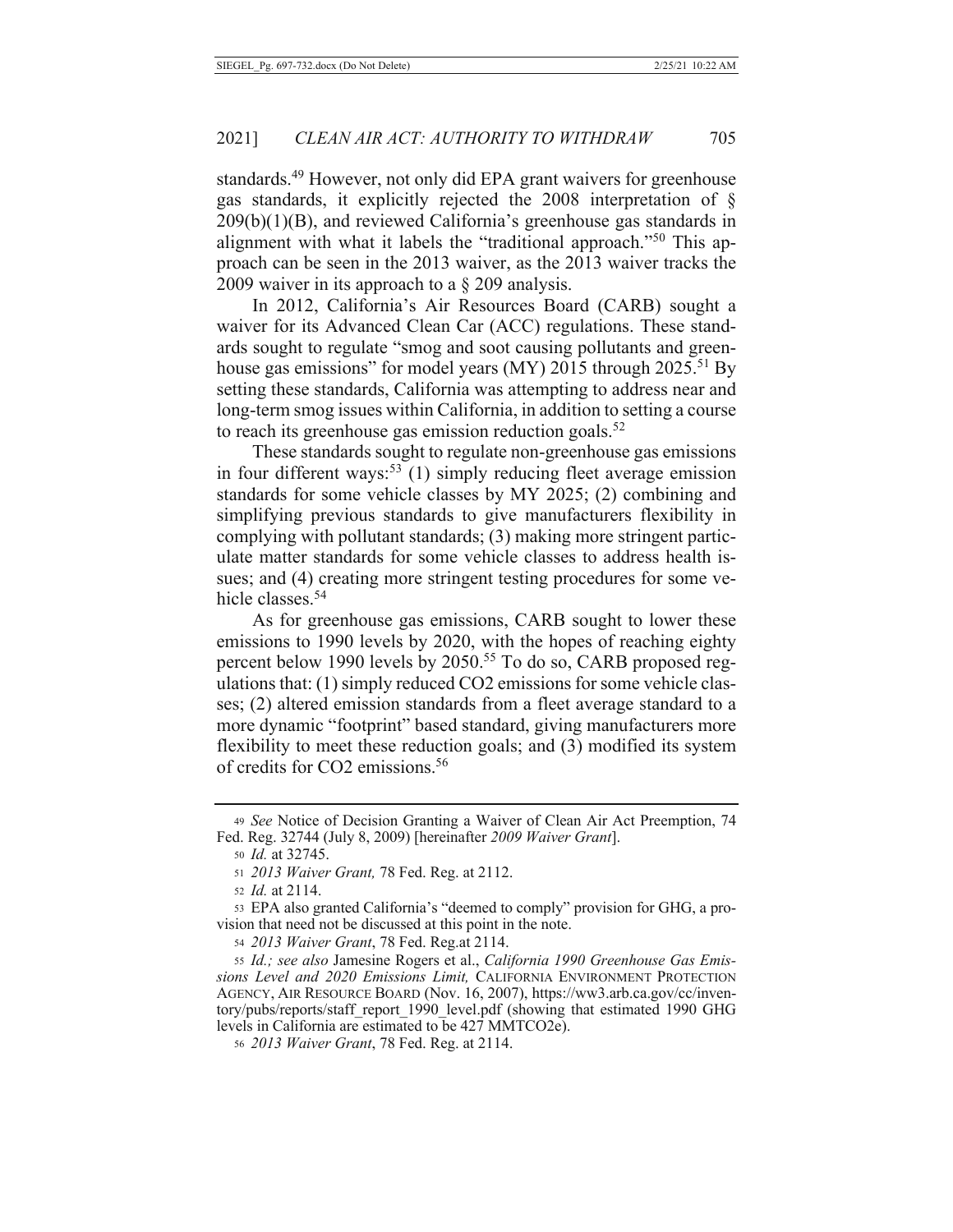Last, CARB set standards for its zero-emission vehicle (ZEV) regulations for MY 2012-2017, as well as MY 2018 and beyond.<sup>57</sup> The ZEV standards modified its system of credits for ZEV vehicles, in addition to increasing new sales requirements for MY 2018 and beyond.<sup>58</sup>

#### 1. EPA's  $2013 \text{ } \text{\&} 5209$  Analysis

## a.  $$209(b)(1)(A)$

In Motor and Equip. Mfrs Assoc. v. EPA (MEMA I), the D.C. Circuit held that "the language of [§ 209] and its legislative history indicate that . . . California's determination that they comply with the statute, when presented to the Administrator are presumed to satisfy the waiver ...  $\cdot$ <sup>59</sup> In accordance with this presumption, MEMA I further held that "the burden of proving otherwise is on whoever attacks them."<sup>60</sup> These presumptions are not only in alignment with the legislative history of CAA § 209, but they prescribe California great deference from EPA during its analysis of a proposed waiver.<sup>61</sup>

EPA begins its analysis of CARB's 2013 waiver by inquiring whether, under §§ 209(b)(1) and (b)(1)(A), California's determination that its standards are "in the aggregate, at least as protective of public health and welfare as Federal standards," and that California's findings are not arbitrary and capricious.<sup>62</sup> To make this decision, MEMA I held that the standard of proof (born by the waiver opposition), in determining whether California's protectiveness decision was arbitrary and capricious, "clear and compelling evidence."<sup>63</sup> In the 2013 waiver, EPA held that across the board, CARB's proposed regulations were not arbitrary and capricious, and that its standards, in the aggregate, were as protective or more protective than the federal standards.<sup>64</sup>

 $57$   $Id$ 

<sup>58</sup> Id.

<sup>59</sup> Motor & Equip. Mfrs. Assoc. v Env't. Prot. Agency, 627 F.2d 1095, 1121 (D.C. App. Ct 1979) [hereinafter MEMA I].

<sup>60</sup> *Id.* 

<sup>61</sup> See id. at 1121 (stating that the burden of proof, as evidenced by the CAA's legislative history, lies with the party opposing the waiver).

<sup>62 42</sup> U.S.C.A § 7543(b) (1967).

<sup>63</sup> MEMA I, 627 F.2d at 1122.

<sup>64 2013</sup> Waiver Grant, 78 Fed. Reg. at 2125.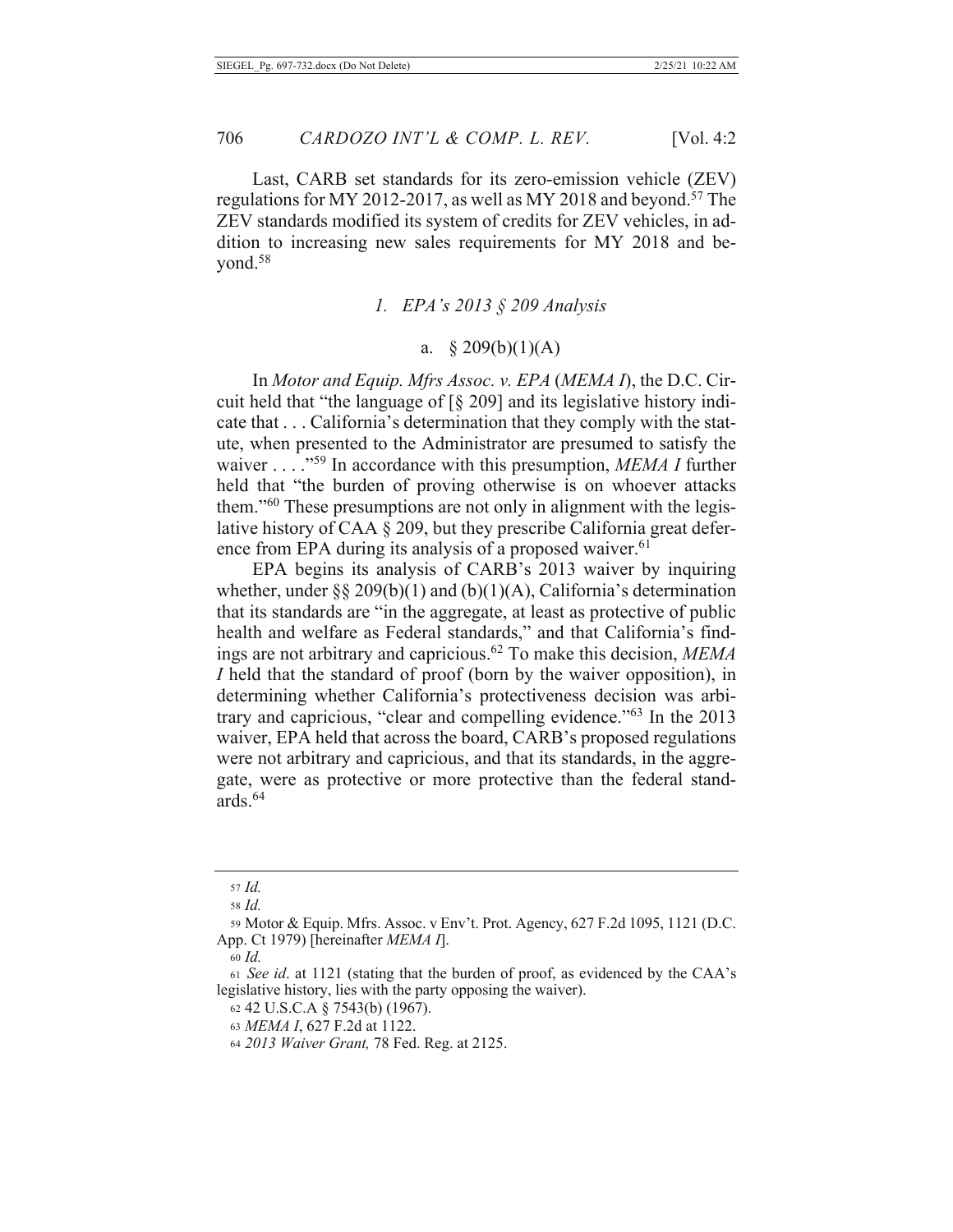Part of its analysis was based on logical reasoning. EPA compared CARB's proposed regulations to the Federal standards, but it did so within the context of the 2009 waiver grant.<sup>65</sup> Knowing that CARB's 2013 amendments and regulations were, by definition, stricter than the already granted 2009 waiver standards, and because (in certain relevant areas) Federal standards had not changed, CARB's newly proposed regulations could not, by definition, be less protective than the Federal standards.<sup>66</sup>

One commenter, opposing the new standards, argued that CARB's greenhouse gas emissions standard cannot be as, or more, protective than the Federal standards because greenhouse gas emissions are a global and national problem.<sup>67</sup> Because this problem is larger than that of a single state, one state's emission reductions will not lower total greenhouse gas emissions as much as a nationwide reduction would, even if the national *per-car* standards were more relaxed. Therefore, CARB's greenhouse gas standards are less protective than the Federal standards.<sup>68</sup> EPA found this argument unpersuasive.<sup>69</sup>

While it is true that the United States as a whole will reduce greenhouse gas emissions to a greater degree under EPA standards than will California under the CARB standards, that is not the question before EPA. The question is rather whether greenhouse gas emission standards will be reduced under the CARB standards (leading to greater protection), *in California*, as much or more than the Federal standards.<sup>70</sup> Finding that while Federal standards through MY 2025 at the time remained constant, under the proposed CARB standards, greenhouse gas emissions would be reduced by almost 14 million metric tons per year in addition to the reductions resulting from the federal standards.<sup>71</sup> EPA held that CARB's claims for protectiveness (in terms of greenhouse gas emissions) were "at least as stringent" as EPA standards  $72$ 

<sup>65</sup> Id. at 2124.

<sup>66</sup> See id.

<sup>67</sup> See id. at 2123.

 $68$  *Id.* 

<sup>69</sup> See id. (that EPA granted the 2013 waiver exemplifies its unwillingness to be persuaded by the above argument).

<sup>70</sup> *Id.* at 2124.

<sup>71 2013</sup> Waiver Grant, 78 Fed. Reg. at 2122.

 $72$  *Id.*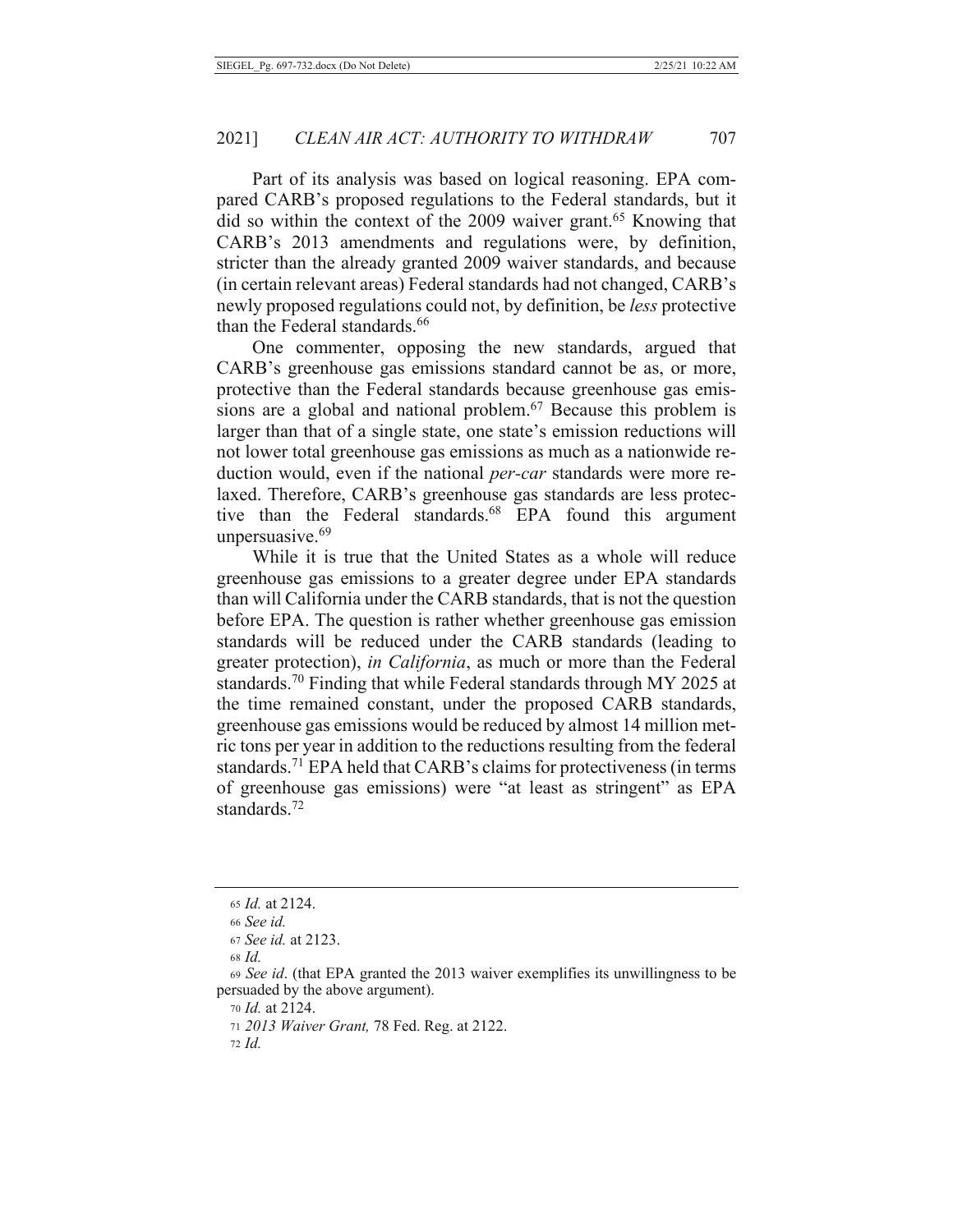### b.  $$209(b)(1)(B)$

Next, EPA sought to determine whether California, under §  $209(b)(1)(B)$ , did not need such standards to meet "compelling and extraordinary conditions."<sup>73</sup> In answering this question, EPA immediately addressed the 2008 interpretation.<sup>74</sup> In 2008, EPA denied California the waiver for greenhouse gas emission standards on the grounds that under  $\S 209(b)(1)(B)$ , greenhouse gas pollution issues did not meet compelling and extraordinary circumstances because: (1) there were no greater greenhouse gas emission concentrations in California than there were in other states; and  $(2)$  there were no greater greenhouse gas effects in California than there were in other states.<sup>75</sup> However, as noted above, the 2009 waiver grant rejected this interpretation, readopting what EPA labeled as the "traditional approach."76 In 2013, EPA once again rejected the 2008 interpretation in favor of the approach outlined in  $2009$ .<sup>77</sup>

There are two issues raised by the competing  $\S 209(b)(1)(B)$  interpretations of 2008 and 2013. The first involves interpreting the need for standards to meet the compelling and extraordinary conditions requirement of  $\S 209(b)(1)(B)$ . In 2008, EPA read  $\S 209(b)(1)(B)$  to ask whether the greenhouse gas emission standards are necessary to meet the specific extraordinary and compelling conditions solely within California.<sup>78</sup> In other words, EPA asked whether the GHG specific standards could be tied to GHG related and California-unique conditions. It viewed compelling and extraordinary conditions as referring to the "factors that tend to produce higher levels of pollution . . . ."79 Given the two reasons above (no greater emission concentrations in California; no greater emission effects in California) for EPA's denial of the 2008 GHG waiver, this interpretation seems reasonable. Both the effects and the emission concentrations of GHGs in California were arguably not more "compelling and extraordinary" than they were in other states.<sup>80</sup>

Yet, in 2009 and 2013, EPA read  $\S 209(b)(1)(B)$  to necessitate an inquiry into "whether California needs a separate motor vehicle

<sup>73 42</sup> U.S.C.A  $\S$  7543(b)(1)(B) (1967).

<sup>74</sup> See 2013 Waiver Grant, 78 Fed. Reg. at 2112.

<sup>75</sup> Id. at 2126.

<sup>76 2009</sup> Waiver Grant, 74 Fed. Reg. at 32745.

<sup>77</sup> See 2013 Waiver Grant, 78 Fed. Reg. at 2126-27.

<sup>78</sup> See id. at 2125-26.

<sup>79</sup> *Id.* at 2125.

so See 2008 Waiver Denial, 73 Fed. Reg. at 12164.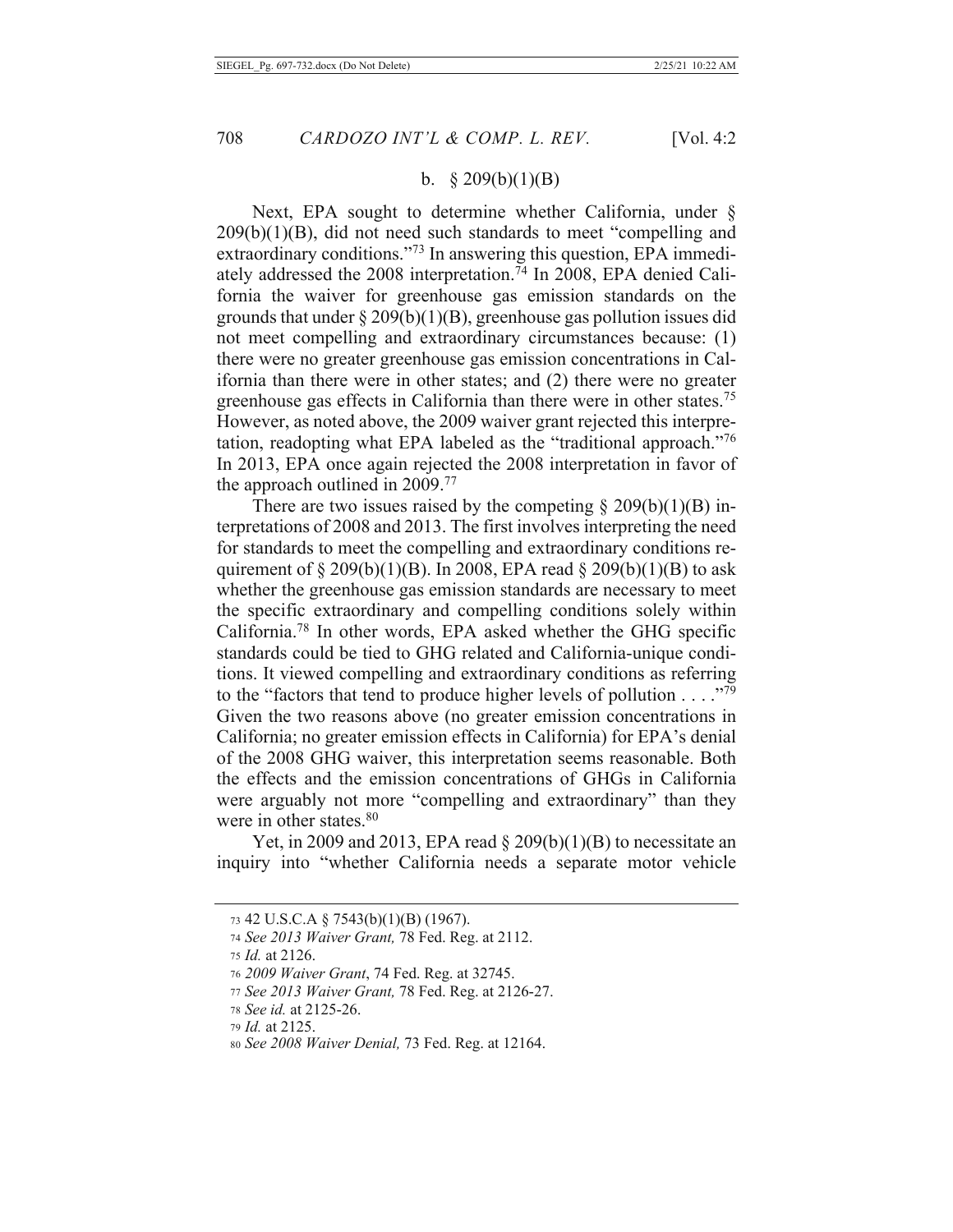program [as a whole] to meet compelling and extraordinary conditions."<sup>81</sup> Under this interpretation of  $\S 209(b)(1)(B)$ , EPA's role is not to judge whether the standards put forth by CARB are necessary to meet compelling and extraordinary GHG specific conditions, but to judge whether there *are* compelling and extraordinary conditions within the state, almost as a condition precedent to California putting forth its own standards.<sup>82</sup> They view extraordinary and compelling conditions as referring not to the causes of pollution, but rather to the effects. $"83$ 

The second issue regarding  $\S 209(b)(1)(B)$ , though related to the first, is worth considering separately. The question lies in how the proposed standards are evaluated on an individual basis, or as a singular system of standards. In 2008, EPA stated that its  $\S$  209 analysis would not apply to greenhouse gas emission standards because  $\S 209$  refers to "certain general circumstances, unique to California, primarily responsible for causing its air pollution problem."<sup>84</sup> Rather than taking into account all of California's proposed emission standards while conducting its  $\S$  209(b)(1)(B) analysis, EPA would review California's proposed greenhouse gas emission standards "separately from the remainder of its motor vehicle emission control program for purposes of  $\S 209(b)(1)(B)$ ."<sup>85</sup> It interpreted the language of the statute to include air pollution issues unique to California, and to evaluate any proposed standards for greenhouse gas emissions in isolation of other motor vehicle standards. By doing so, EPA drastically limited the scope § 209(b)(1)(B).<sup>86</sup>

In 2009, EPA rejected this view, and in the 2013 waiver, the agency once again followed the reasoning outlined in 2009. In 2009, EPA found that it was best to review the emissions program "as a whole to meet compelling and extraordinary conditions."87 Their reasoning was based on the text and legislative history of  $\S 209(b)$ . Congress wanted to ensure that the proposed standards were "in the aggregate, at least as protective" as the federal standards.<sup>88</sup> However, this does not mean that every individual standard proposed must be more stringent than its federal equivalent. Rather, EPA states that Congress

 $86$  *Id.* 

<sup>81 2013</sup> Waiver, 78 Fed. Reg. at 2126.

 $82$  Id.

<sup>83</sup> Id. at 2130.

<sup>84</sup> Id. at 2126 (emphasis added).

<sup>85</sup> Id.

<sup>87 2009</sup> Waiver Grant, 74 Fed. Reg. at 32761.

<sup>88 42</sup> U.S.C.A. § 7543(b)(1) (1977).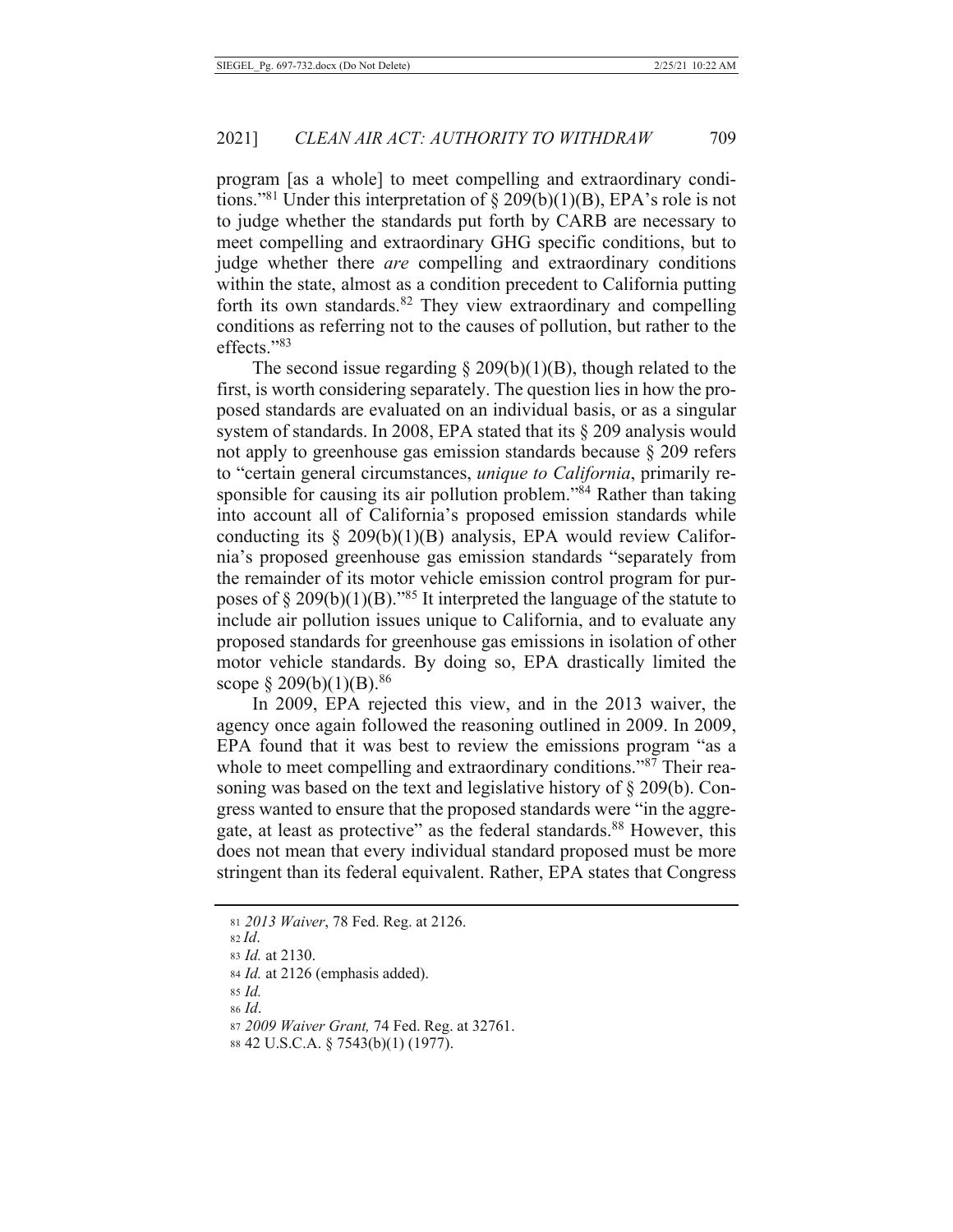"allow[s] California to promulgate individual standards that, in and of themselves, might not be considered needed to meet compelling and extraordinary circumstances, but are part of California's overall approach . . . . "89 Under this interpretation, EPA can concede that greenhouse gas pollution issues may not necessarily be worse in California, such that they meet wholly unique compelling and extraordinary circumstances independently. Nevertheless, EPA can grant a greenhouse gas emission standard as part of a waiver request because, in the aggregate of all air pollution issues within the state, California's motor vehicle emission standards proposal is needed to meet "compelling and extraordinary" circumstances.<sup>90</sup>

In 2008, as support for the above arguments, EPA inferred from legislative history discussing factors such as California's "geographical and climatic conditions,"<sup>91</sup> as well as a discussion of local and regional pollution effects in California,  $92$  to mean § 209(b) applies only to local and regional pollution issues. In 2013, the agency disputed this reading of the legislative history.<sup>93</sup> It criticized the 2008 inference as flying in the face of congressional intent and the history of the  $\S$  209 waiver.<sup>94</sup> If the congressional intent was for California to have broad discretion and autonomy, acting as a pioneer and a "kind of laboratory for innovation,"<sup>95</sup> narrowing the scope of § 209(b)(1)(B) in this way curtails that intent.

Analyzing the proposed standards for greenhouse gases, ZEV and other particulate matter (PM) standards as a whole under § 209(b)(1)(B), the 2013 EPA Administrator Gina McCarthy found that she "could not deny the waiver."<sup>96</sup> She found that the commenters did not meet their burden of proof in showing that California did not meet the compelling and extraordinary conditions standard.<sup>97</sup> Based on an evidential record produced by CARB, showing, for example, "[r]ecord setting fires, deadly heat waves, destructive storm surges, loss of winter snowpack . . ." and "some of the worst air quality in the nation,"<sup>98</sup> California met the compelling and extraordinary circumstances standard. These issues, CARB demonstrated, are not

<sup>89 2013</sup> Waiver, 78 Fed. Reg. at 2127.

<sup>90 42</sup> USCA § 75403 (1967).

<sup>912013</sup> Waiver, 78 Fed. Reg. at 2126 (quoting 2008 EPA denial).

<sup>92</sup> See id. (quoting 2008 EPA denial).

<sup>93</sup> See id.

<sup>94</sup> See id.

<sup>95</sup> Id. at 2127 (quoting MEMA I).

<sup>96</sup> *Id.* at 2129.

<sup>97</sup> See 2013 Waiver, 78 Fed. Reg. at 2129.

<sup>98</sup> *Id.* at 2129-30.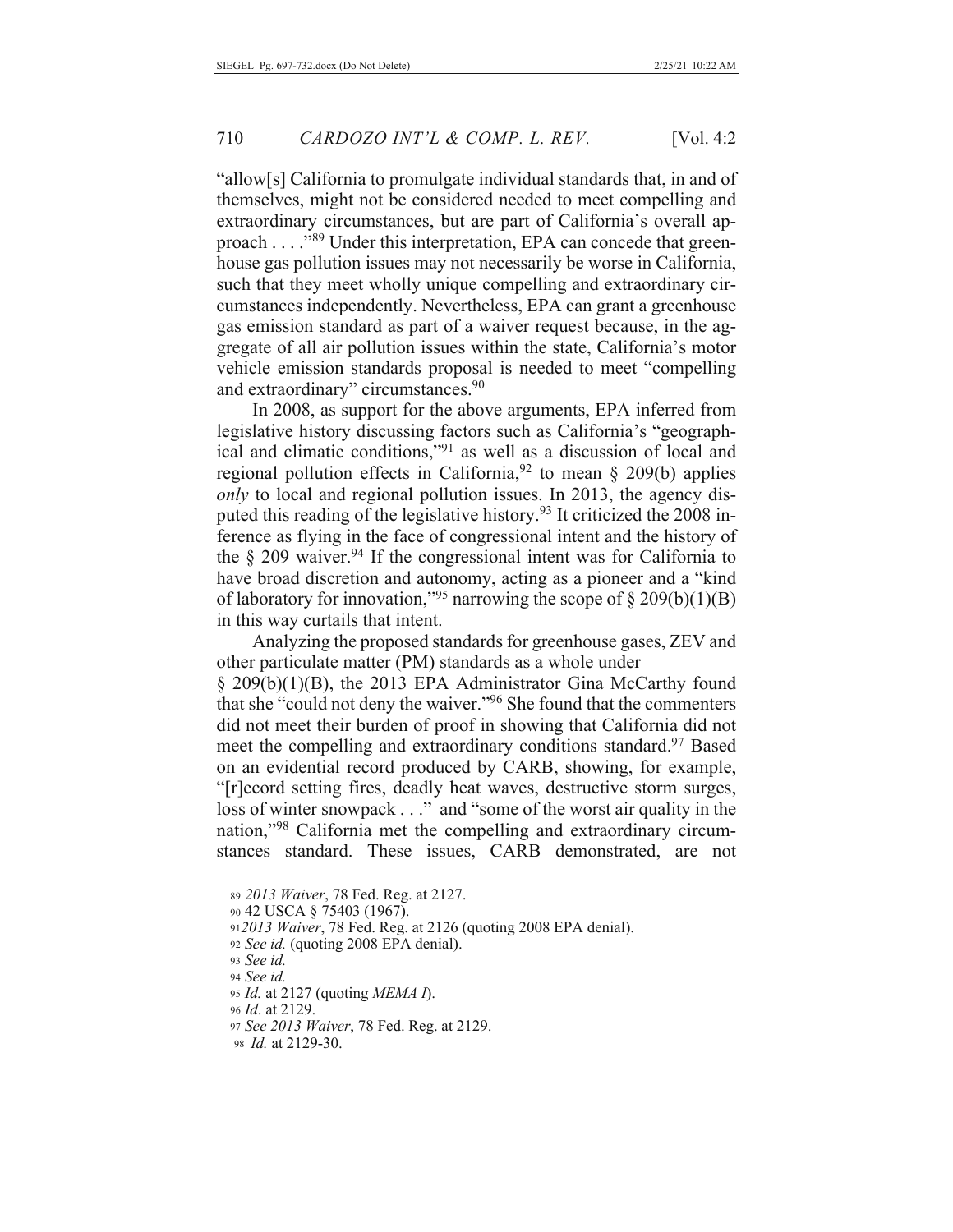necessarily the direct effects of pollution, but the effects of factors, such as geographical and climatic conditions, in combination with "large umbers and high concentrations of automobiles . . . . "99"

#### c.  $$209(b)(1)(C)$

Lastly, EPA analyzed the proposed waiver under  $\S 209(b)(1)(c)$ to ensure that the standards put forth were consistent with  $\S 202(a)$  of the CAA. Under this analysis, EPA determines "whether the parties opposing, or seeking a deferral of this waiver request have met their burden to demonstrate that the CARB's ACC standards are not consistent with  $\S 202(a)$ ."<sup>100</sup> Section 202(a) imposes an obligation on the rule maker (EPA or CARB) to ensure that the proposed rule is technologically feasible.<sup>101</sup> If California proposes a standard that is technologically infeasible, its waiver request cannot be granted.

This analysis requires a detailed look at many factually specific questions that need not be discussed in detail here.<sup>102</sup> In general, these questions focus on whether manufacturers currently have the technology to meet certain standards, whether it is likely that they will have the required technology in the future, whether the cost of creating the required technology outweighs its benefits, and whether the enforcement procedures of the proposed standards are both feasible and nonconflicting with federal procedures.<sup>103</sup> EPA, in answering these questions, found that the opposition commenters failed to meet "the burden" of producing the evidence necessary for EPA to find that California's LEV III/greenhouse gas standards and LEV emission standards" are not consistent with  $\S 202(a)$ .<sup>104</sup>

On all three elements of  $\S$  209, EPA found that "those opposing the waiver request have not met the burden of demonstrating that California's regulations do not satisfy one or more of the three statutory criteria."<sup>105</sup> Because of this, the waiver request was granted, and CARB's proposed standards were allowed to be implemented.

<sup>99</sup> Id. at 2129.

<sup>100</sup> Id. at 2131.

<sup>101</sup> See 42 U.S.C.A § 7521(a)(3)(A)(i) (1967).

<sup>102</sup> See 2013 Waiver, 78 Fed. Reg. at 2131 (EPA's detailed discussion of this criterion).

<sup>103</sup> See id. at 2132.

<sup>104</sup> *Id.* at 2144-45.

<sup>105</sup> *Id.* at 2145.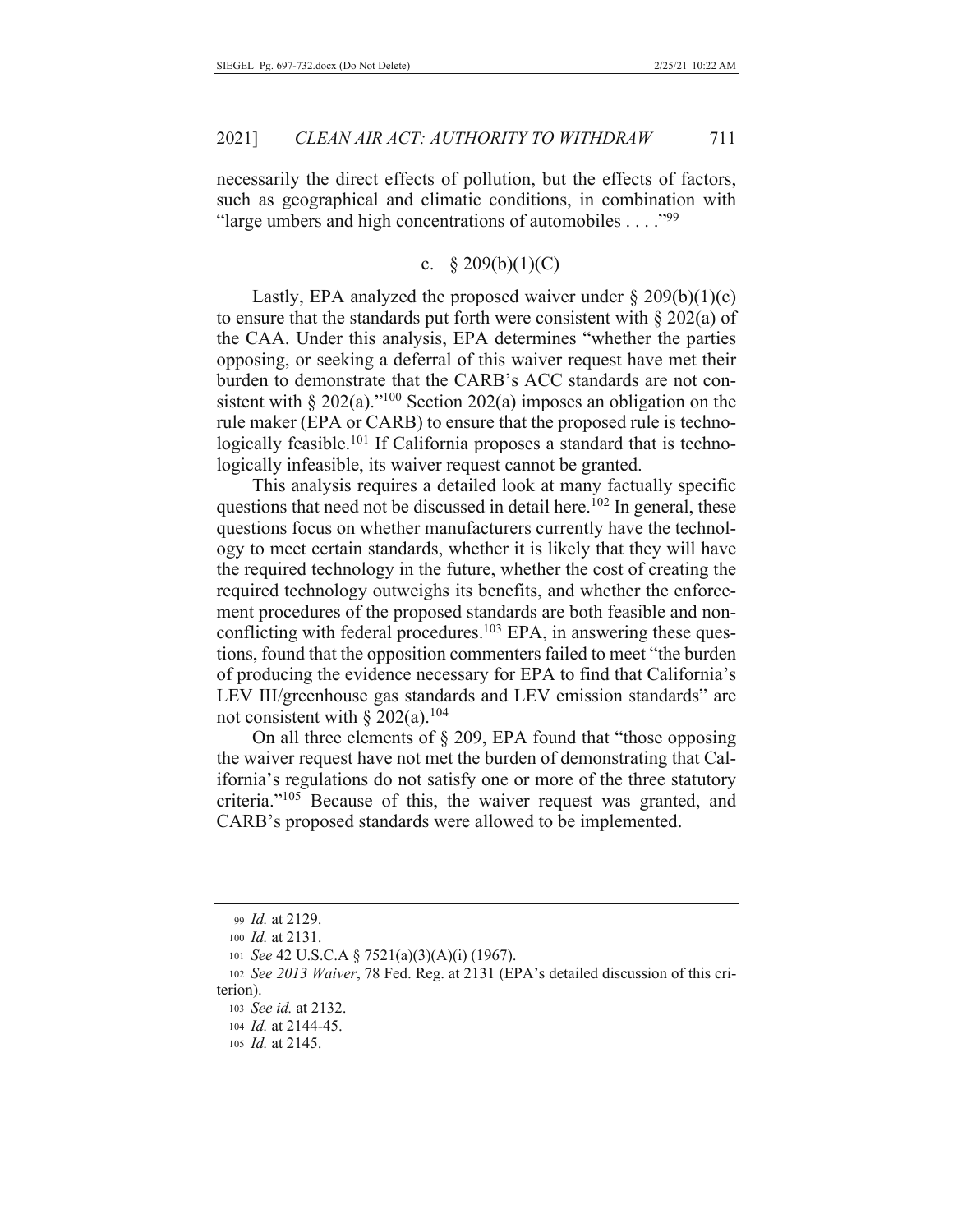### III. INHERENCY-BASED ARGUMENTS FOR REVOCATION **AUTHORITY**

As noted earlier, EPA seems to rely heavily on NHTSA's EPCA action as sufficient authority to withdraw the 2013 waiver,  $106$  but this reliance is certainly not the only possible argument for EPA's authority to withdraw the waiver. First, EPA, as a federal agency, has the inherent authority to reconsider its prior actions. Second, EPA raises two textual arguments: "a 'clear reading' of CAA language,"<sup>107</sup> followed by its "snapshot in time" theory.<sup>108</sup> Third, that EPA has precedential authority to review and revoke a  $\S 209$  waiver.<sup>109</sup>

#### *A. Inherent Agency Power Generally*

The proposition that agencies harbor some inherent powers is generally an unopposed idea.<sup>110</sup> Additionally, the proposition that agencies harbor the inherent power to review and change prior decisions can be justified as being similar to Article III courts: the power to decide implies the power to reconsider.<sup>111</sup> Unlike Article III courts however, agencies can reconsider<sup>112</sup> prior decisions through both their adjudicatory function (adjudications) and their quasi-legislative function (rulemakings). While agency reconsideration in the adjudicatory function is not entirely pertinent here—SAFE is a rulemaking function—some of the case law and language that EPA puts forward stems from reconsideration in an adjudicatory function.<sup>113</sup> Because of this, I will discuss EPA's current action in both settings, by specifically examining cases that EPA draws partial authority from.

<sup>106</sup> See SAFE, 84 Fed. Reg. at 51328.

<sup>107</sup> See id. at 51331.

<sup>108</sup> Id. at 51332 n. 220. (This argument is discussed almost entirely within this footnote).

<sup>109</sup> See id. at 51332.

<sup>110</sup> See Daniel Bress, Administrative Reconsideration, 91 VA. L. REV. 1737, 1742  $(\text{2005})$  https://yulib002.mc.yu.edu:3081/sta-

ble/3649445?seq=6#metadata info tab contents.

<sup>111</sup> See Id. at 1745; Albertson v. Federal Communications Com., 182 F.2d 397 (D.C. Cir. May 22, 1950).

<sup>112</sup> Administrative Reconsideration labels what I have previously called "review" and revoke" as "reconsider." In a pure adjudicative setting, 'reconsideration' is a better label than 'review and revoke', and I have chosen to adopt Bress's language in this context. Both labels ultimately mean similar things, but their connotations make more sense in their respective settings.

<sup>113</sup> See SAFE, 84 Fed. Reg. at 51333 (discussing Mazaleski v. Treusdell, 562 F.2d 701 (U.S. App. D.C. 1977); see also Belville Mining Co. v. United States, 999 F.2d 989 (6th Cir. 1993)).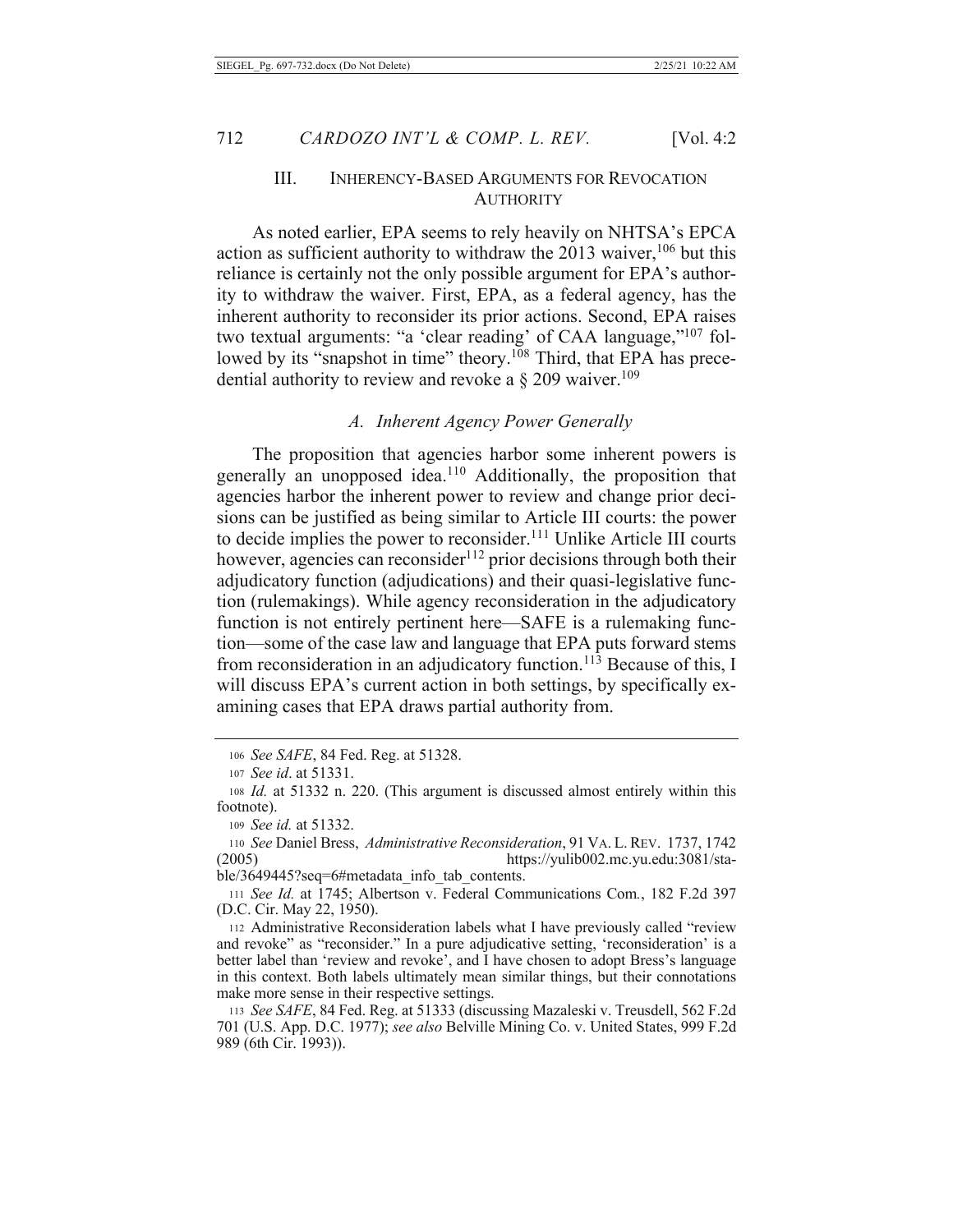Although the Supreme Court has not issued a ruling on whether agencies have inherent powers,  $^{114}$  there is arguably a common law presumption which favors inherent agency power to reconsider adjudicative decisions.<sup>115</sup> In contrast, however, there seem to be few restraints on an agency's inherent ability to reconsider a prior decision through rulemaking. A main reason for this is that there is little, if any, debate regarding whether an agency has inherent power to reconsider a prior decision through rulemaking, as there are external indications of its ability to do so. The Administrative Procedure Act (APA) defines rulemaking as the "agency process for formulating, amending, or repealing a rule<sup>[1]</sup><sup>116</sup> The APA has built into its definitions the implication that through its rulemaking processes an agency can reconsider, and ultimately amend or repeal, its own prior rulemaking. Moreover, courts have spoken about what procedures an agency must follow in amending or repealing a rule that they previously have issued.<sup>117</sup>

While this seems to give agencies broad freedom in reconsidering prior rulemakings, the APA does subject them to some limitations. Section 706 of the APA provides the scope of judicial review for courts reviewing an agency action.<sup>118</sup> When an agency reconsiders a prior decision through rulemaking, it can nevertheless be invalidated if the reconsideration is:  $(1)$  arbitrary and capricious;  $(2)$  contrary to constitutional rights;  $(3)$  outside the powers granted the agency in its enabling statute; or (4) promulgated with procedural errors.<sup>119</sup> In Mo*for Vehicle Mfrs. Ass'n of U.S., Inc. v. State Farm Mut. Auto. Ins. Co.,* the Court held that NHTSA's revocation of a previously promulgated motor vehicle safety standard requirement was arbitrary and capricious when the agency's rationale, supporting its revocation decision, was insufficient.<sup>120</sup> While the standard which courts look into an agency's reconsideration has since been greatly deemphasized,<sup>121</sup> the proposition still stands that an agency has the authority to reconsider and revoke a prior decision through the rulemaking process, while remaining subject to the limitations of the APA.

<sup>114</sup> Daniel Bress, *supra* note 105, at 1745 (noting that only in a SCOTUS dissent has an inherent reconsideration power been mentioned).

*<sup>115</sup> See id.* 

<sup>116</sup> Administrative Procedure Act,  $5$  U.S.C.  $§$   $551(5)$  (1966).

<sup>117</sup> See Perez v. Mortgage Bankers Ass'n, 135 S. Ct. 1199, 1206 (2015).

<sup>118 5</sup> U.S.C.  $\S$  706 (1966).

 $119$  *Id.* 

<sup>120</sup> See Motor Vehicle Mfrs. Ass'n of U.S., Inc. v. State Farm Mut. Auto. Ins. Co.,  $463$  U.S. 29 (1983)

<sup>121</sup> *See* F.C.C. v. Fox Television Stations, Inc., 556, U.S. 502, 514 (2009).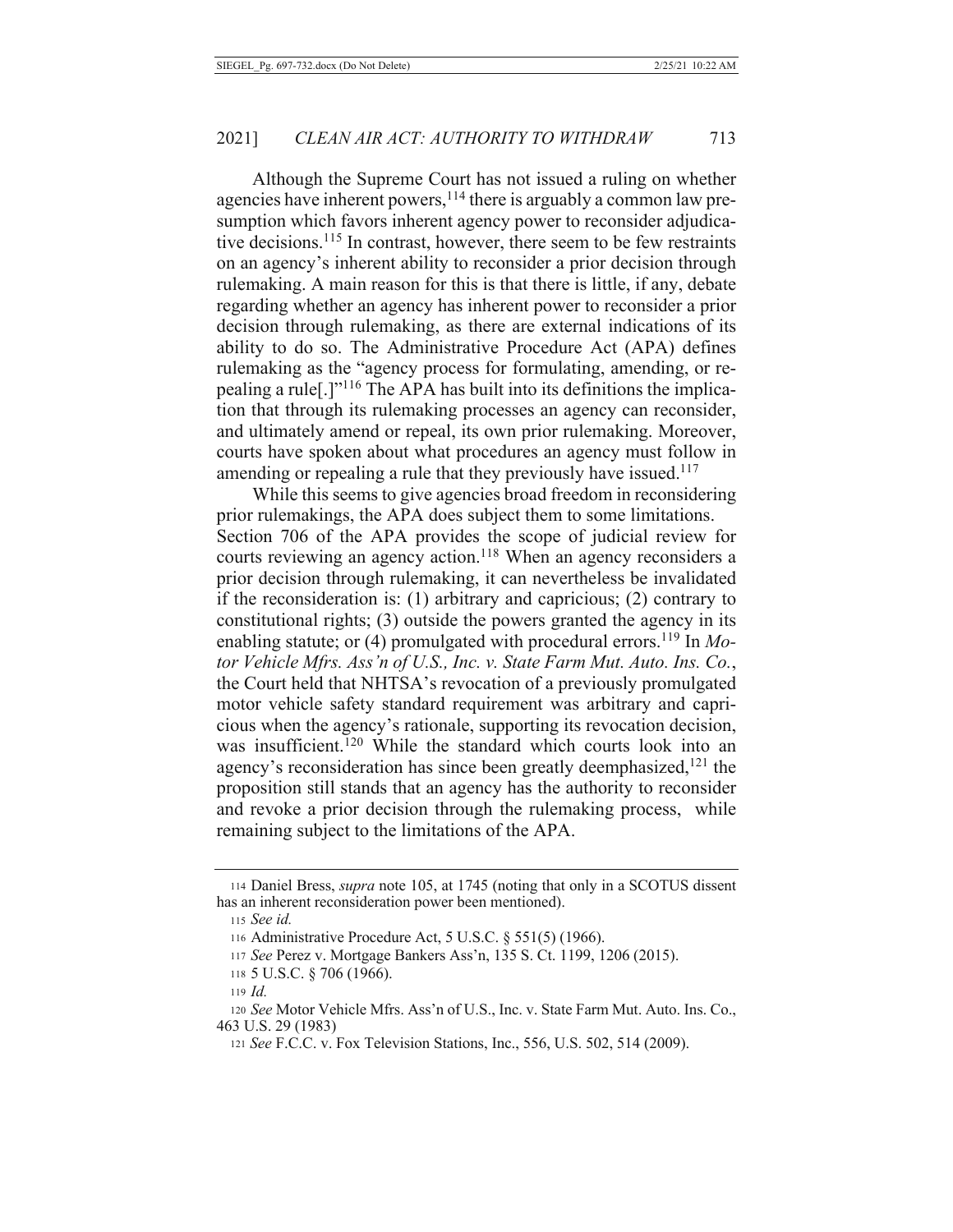Federal courts have recognized a few specific contexts in which reconsidering a prior *adjudication* is a valid use of inherent power. Importantly, the courts have also delineated some limitations of this power. The limitations which courts have placed on an agency's power to reconsider prior a adjudication may shed light on why reconsideration through rulemaking may also be invalid.<sup>122</sup> Agency reconsideration of a prior adjudicative decision is generally left undisturbed when the agency's reconsideration is based on: (1) fixing a clerical error by agency or party;  $(2)$  fraud perpetuated on the agency; or  $(3)$ legal error by the agency.<sup>123</sup> Conversely, courts are more likely to disapprove of agency reconsideration when: (1) the agency's motive for reconsideration is to effectuate a change in policy; (2) the agency has not reconsidered accordingly in a reasonable time period; (3) there is strong reliance from parties; or (4) there is another, usually more limited, avenue for reconsideration.<sup>124</sup> While the situations that permit agency reconsideration are interesting, more relevant to the SAFE, are the limitations of this power, specifically the limitations addressing a reasonable time period and strong reliance from parties.

## B. Reasonable Time Period as a Limitation on Agency Reconsideration

Because the issue of timeliness is judged on a reasonableness standard, it is one that "will vary with each case."<sup>125</sup> Within the adjudicative context, vary it has. In this setting, courts have "rejected periods of five months and nine months as unreasonable, yet have upheld three months, four months, and eight months as reasonable."<sup>126</sup> A time period of two years has been "held to be both reasonable and unreasonable<sup>[1]'127</sup> and while "eleven months, one year, sixteen months, and three years, have been held unreasonable, four and a half years has been deemed acceptable."<sup>128</sup> While no court has provided a hard and fast rule as to what a reasonable time frame for agency reconsideration might be, most courts have stated that it should be within a "short and

<sup>122</sup> See infra III(B), (C).

<sup>123</sup> Daniel Bress, *supra* note 105, at 1748-56.

<sup>124</sup> *Id.* at 1748.

<sup>125</sup> Belville Mining Co., 999 F.2d at 989 (6th Cir. 1993).

<sup>126</sup> Daniel Bress, supra note 105,1763.

 $127$  *Id.* 

<sup>128</sup> *Id.* at 1763-64.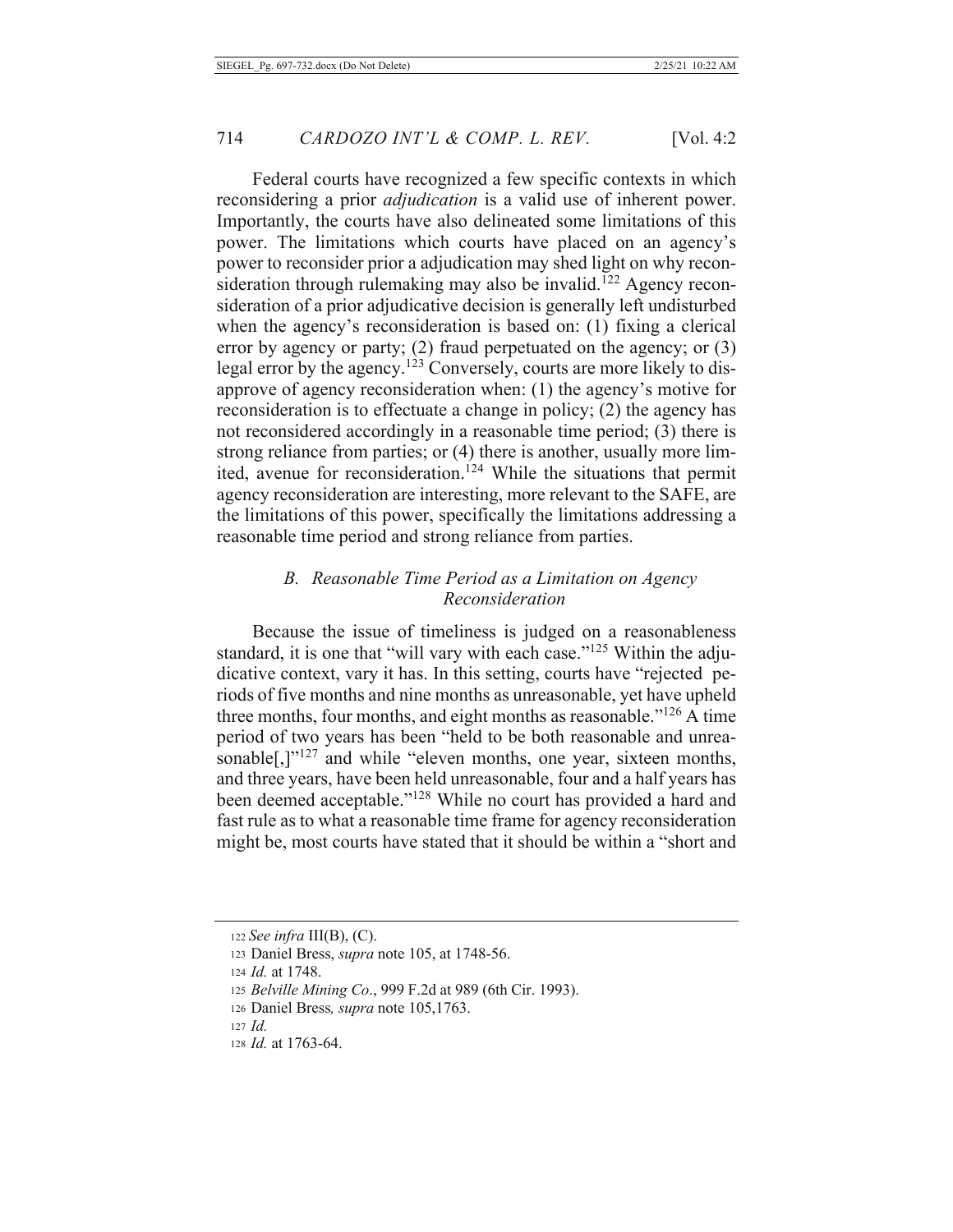reasonable time period,"<sup>129</sup> and some have said that this time period can be measured in "weeks, not years."<sup>130</sup>

There does not seem to be an indication that time, on its own, can be a sufficient bar to agency power in the rulemaking context. As stated above, the APA explicitly allows for agencies to amend and appeal rules through the rulemaking process.<sup>131</sup> Furthermore, the Supreme Court has held that the same APA procedures, which are followed when first promulgating the rule, also apply when the agency is engaging in a later rule making to repeal the first rule.<sup>132</sup> Therefore, as there is nothing within the APA's own rulemaking sections about rulemaking conducted in an unreasonable time, it seems safe to say that reasonable time, on its own, is not a sufficient bar to invalidating a rulemaking.<sup>133</sup>

In support of its inherency arguments, EPA cites to *Belville Min*. Co. v. United States, 999 F.2d (6th Cir. 1993) as an authority discussing the potential timeliness issue. In Belville, the 6th Circuit Court of Appeals resolved a dispute surrounding land ownership contracts between private landowners and the Secretary of Agriculture.<sup>134</sup> The Office of Surface Mining (OSM), an administrative body, made a decision that a group of landowners reserved for themselves rights in parcels of land that they had contractually given to the governmenta decision which was later suspended by a new Director of OSM.<sup>135</sup> The plaintiff landowners sued, challenging the agency's authority to review and reverse its prior decision.<sup>136</sup>

The court ultimately held that the review, which took place eight months after the original decision, was timely for this specific action.<sup>137</sup> The court agreed with the general understanding that agency review of a decision is sustainable "as long as the administrative action is conducted within a short and reasonable time period,"<sup>138</sup> and further concluded that "absent unusual circumstances, the time period would

<sup>129</sup> Cooley v. United States, 324 F.3d 1297 (Fed. Cir. 2003).

<sup>130</sup> Belville Mining Co., 999 F.2d 989.

<sup>131 5</sup> U.S.C. § 551 (1966).

<sup>132</sup> See Perez v. Mortgage Bankers Ass'n, 575 U.S. 92, 1199, 1206 (2015).

<sup>133</sup> I will discuss how reasonable time is a function of reliance, and therefore very relevant to repeals and SAFE, below. See infra III(C).

<sup>134</sup> Belville Mining Co., 999 F.2d at 991.

<sup>135</sup> *Id.* at 992.

<sup>136</sup> Id. at 991.

<sup>137</sup> *Id.* at 1000-01.

<sup>138</sup> *Id.* at 1000.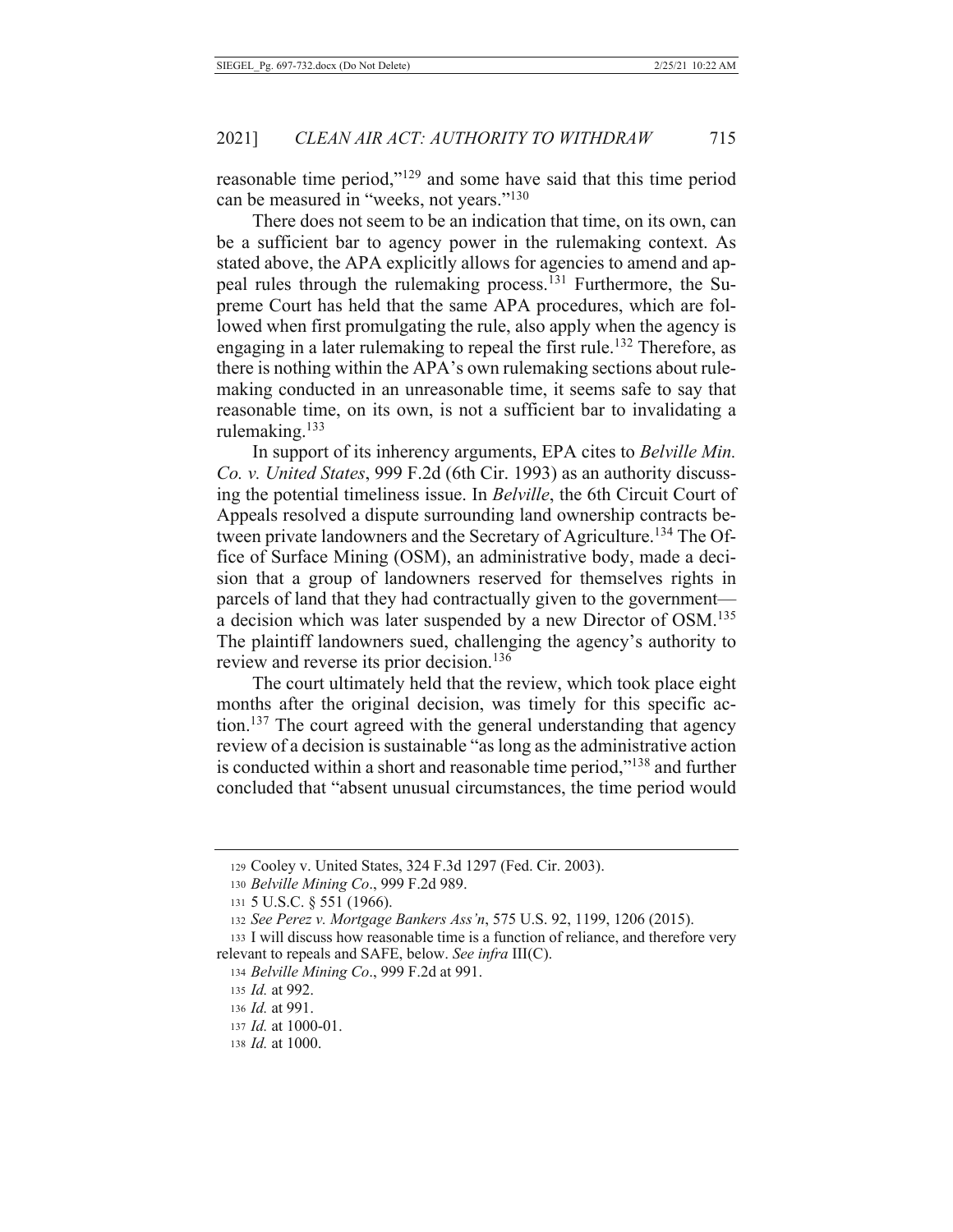be measured in weeks, not years."<sup>139</sup> The Belville Court also outlined factors it considered in determining whether the review was timely, the more relevant of those factors being: $140$  (1) any time limit set forth in the agency's regulations; (2) legally cognizable property interests, which had arisen from the initial decision;  $(3)$  whether the agency followed its general procedures in reviewing the initial decision; and (4) any reliance which had arisen from the initial decision.<sup>141</sup>

On one hand, in examining the factors outlined in Bellville, the first three appear to support EPA for purposes of SAFE.<sup>142</sup> However, guided by the general survey of the timeliness case outcomes discussed above,<sup>143</sup> and by the *Belville* factors specifically, if SAFE were an adjudication, its five-year gap would be presumptively unreasonable. Many of the cases holding reconsideration time periods unreasonable involved gaps of less than two or three years. Although this a rebuttable assumption, the bulk of cases with reasonable time periods were well below the five-year timeframe.

Bellville factor four—reliance based on the initial decision brings into purview a somewhat distinct question. Although related, whether something is timely is a distinct question from whether a party relied on the initial decision. For example, let's say a federal agency makes an adjudicative judgment in favor of a corporation. The corporation makes an economically costly post-judgment business decision three days after the adjudicatory ruling. The same agency can then attempt to reconsider after only a week since the initial ruling. Caselaw suggests that one week is within a reasonable time to reconsider,<sup>144</sup> yet there remains a strong reliance interest on behalf of the corporation. This is why reliance is worth exploring on its own—it may shed light on what is a reasonable timeframe for reconsideration. Ultimately, however, it seems like a separate and distinct inquiry.

 $139$  *Id.* 

<sup>140</sup> See Belville Mining Co., 999 F.2d at 1001 (absent from this list, and irrelevant for discussion here, are: (1) agency use of fraud as a pretext for reconsideration; and (2) probable impact of an erroneous agency decision absent reconsideration).

<sup>141</sup> *Id.* at 1001.

<sup>142</sup> There is no timeline discussed in CAA, and California did not gain a property interest to satisfy requirements  $(1)$  and  $(2)$ . Moreover, there does not seem to be any relevant procedural errors found in SAFE.

<sup>143</sup> See infra  $III(B)$ .

<sup>144</sup> See infra III(B).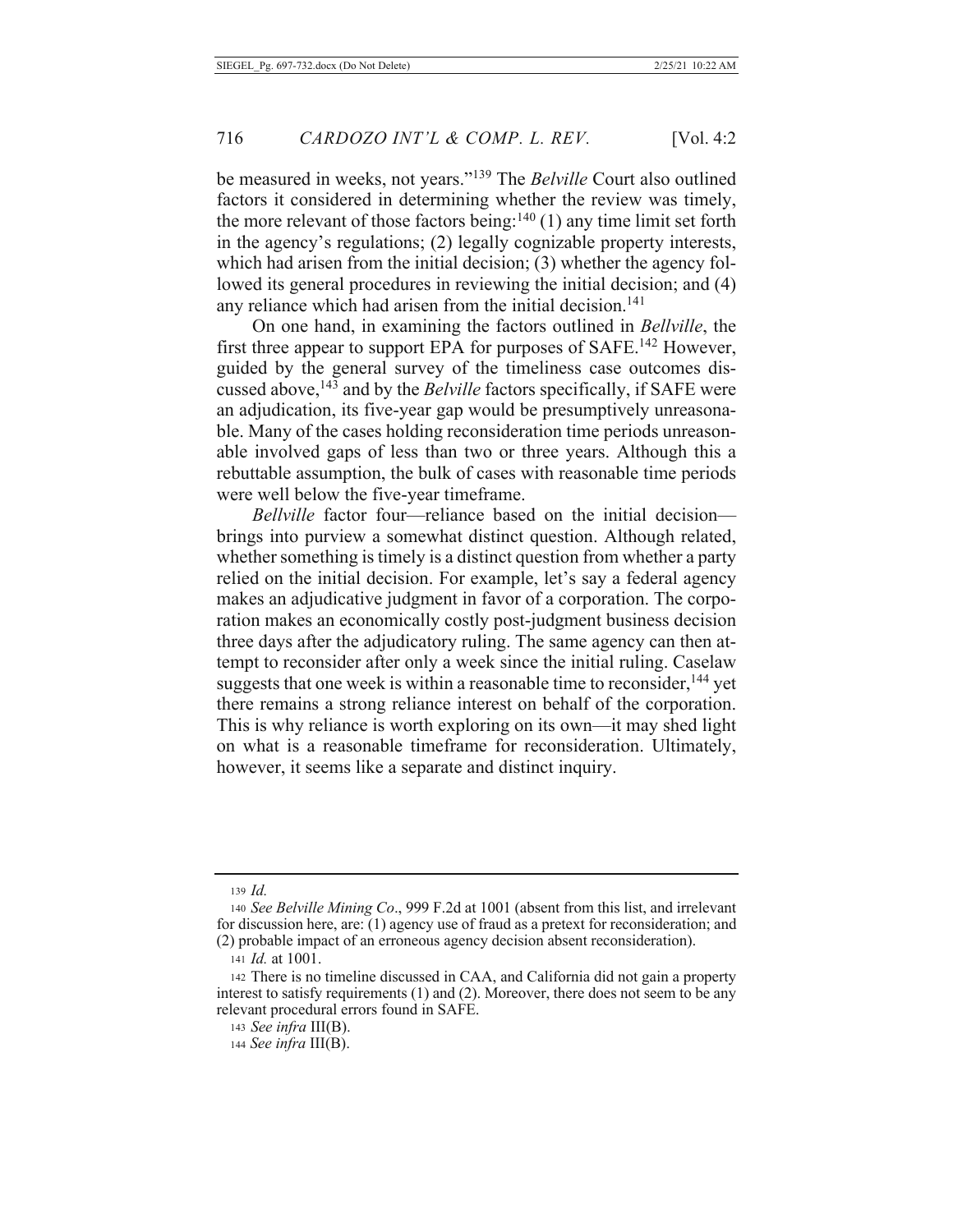#### C. Strong Reliance Interests as a Limitation on Agency Reconsideration

Reliance interests as an argument against inherent agency power to reconsider in the adjudicative setting have been largely unsuccessful.<sup>145</sup> In the adjudicative context, there has not been a single federal court ruling which has held that agency reconsideration is barred solely on the grounds of reliance.<sup>146</sup> Nevertheless, there have been cases in which reliance was considered a strong factor in the court's decision to invalidate the agency's adjudicative reconsideration ac- $\frac{\text{tion}}{2}$ <sup>147</sup>

The Supreme Court has delineated some guiding principles for deciding whether an agency's policy change, through rulemaking, is permissible given reliance interests. The Court did not say that agency promulgation of a new rule repealing or amending an older rule is necessarily invalid if there are strong reliance interests, but that the agency may need to provide a "more detailed justification" for its change in policy.<sup>148</sup> In *Encino Motorcars*, *LLC v. Navarro*, the Court clarified that when there is strong industry reliance on a prior policy, which outlines that an agency must present a "more reasoned explanation" for its change.<sup>149</sup> Specifically, the Court found that this burden could not be met when the agency provides "no reasons at all."<sup>150</sup>

For the purposes of SAFE, this raises two important questions: (1) did California rely on the 2013 waiver; and (2) is SAFE's reasoning sufficient to overcome that reliance interest? This is an issue raised in the notice and comment period, in addition to being discussed by EPA in its rulemaking.<sup>151</sup> California argues that there was strong reliance on the 2013 waiver because a plethora of state regulations and policies were enacted in the wake of the 2013 waiver, such as California's 2030 GHG reduction targets.<sup>152</sup> It had created substantial policy based on the 2013 waiver such that EPA should be estopped from revoking it.<sup>153</sup> A sovereign hoping to produce legislation aiming to lower emission standards must do so in a long-term fashion—emission

<sup>145</sup> See Daniel Bress, *supra* note 105, at 1765-66.

 $146$  *Id.* 

<sup>147</sup> See Prieto v. United States, 655 F. Supp. 1187, 1188 (D.D.C. 1987).

<sup>148</sup> FCC v. Fox Television Stations, 556 U.S. 502, 515 (2009).

<sup>149</sup> Encino Motorcars, LLC v. Navarro, 136 S. Ct. 2117, 2120 (2016).

<sup>150</sup> Id. at 2127.

<sup>151</sup> See SAFE, 84 Fed. Reg. at 51334.

<sup>152</sup> See id.

 $153$  *Id.*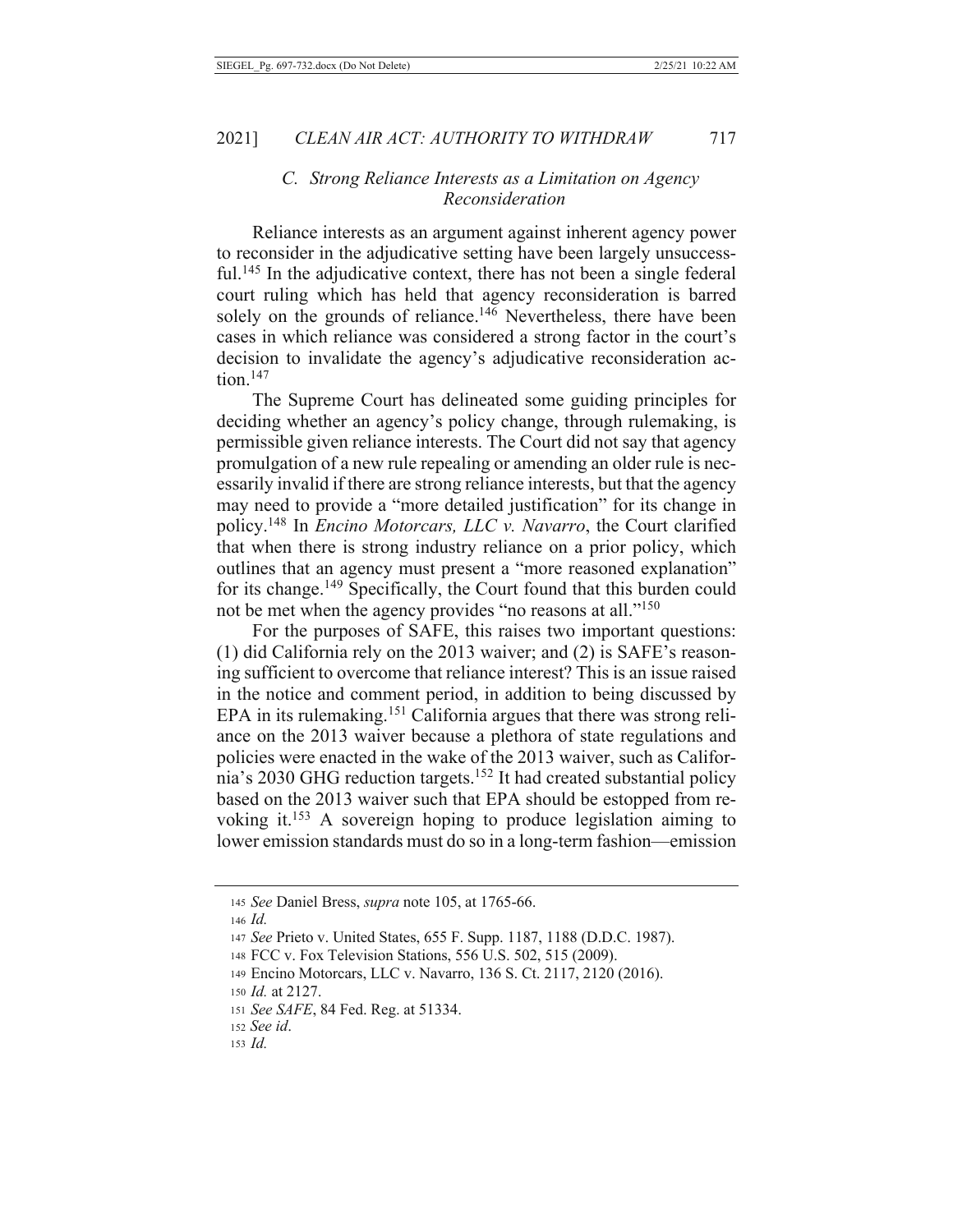standards are not reduced overnight. The 2013 waiver affected emission standards up to MY 2025, a twelve-year period. It would seemingly be nearly impossible for California, or for other states adopting California's emission laws, to produce emissions legislation without relying on the standards granted in the 2013 waiver.

EPA attempted to dismiss California's reliance on the 2013 waiver, arguing that it was unjustified for the state to depend on the 2013 waiver, with a clever argument. EPA posits that due to the nature of the 2013 waiver, in relation to the EPA's GHG standards put out a year prior in 2012, that "no reliance interests accrued sufficient to foreclose EPA's authority to reconsider and withdraw the waiver."<sup>154</sup> In EPA's 2012 GHG standards, which also proposed standards for MY 2017-2025, EPA committed to conducting a 2018 evaluation and review (MTE) of the feasibility of the 2012 standards.<sup>155</sup> The MTE was a regulatory commitment by EPA to evaluate developments in manufacturing technology, fuel efficiency, fuel and car prices, and other relevant factors during the years 2016 to 2018.<sup>156</sup> At the end of the MTE, in 2018, EPA would make a final determination deciding whether the GHG standards set in 2012, for MY 2022-2025, are still appropriate. EPA argues that through the MTE it put all parties on notice that "EPA would be revisiting" those standards and they may be subject to change.<sup>157</sup>

The MTE would be inapplicable to California, and its  $\S$  209 waived standards, but for California's "deemed to comply" provision.<sup>158</sup> EPA argues that because California would allow compliance with its own standards up to MY 2025 through compliance with EPA standards, and that because California was on notice of the MTE, California could not have sufficiently relied on the 2013 waiver such that withdrawal is foreclosed.<sup>159</sup> Essentially, California knew that the MTE was happening, and it allowed compliance for its waiver with compliance under EPA standards—which included the MTE—therefore it

157 SAFE, supra note 3, at 51335.

158 See 2013 Waiver, 78 Fed. Reg. at 2112-13 (explaining that a "deemed to comply provision" "allows automobile manufacturers to demonstrate compliance with CARB's GHG standards by complying with EPA's GHG standards which were published for those MYs.").

159 SAFE, 84 Fed. Reg. at 51335.

<sup>154</sup> *Id.* at 51334-35 No. 234.

<sup>155</sup> *Id.* at 51334.

<sup>156</sup> Environmental Protection Agency, Midterm Evaluation of Light-Duty Vehicle Gas Emissions Standards for Model Years Greenhouse 2022-2025, https://www.epa.gov/regulations-emissions-vehicles-and-engines/midterm-evaluation-light-duty-vehicle-greenhouse-gas (last visited Oct. 21, 2020).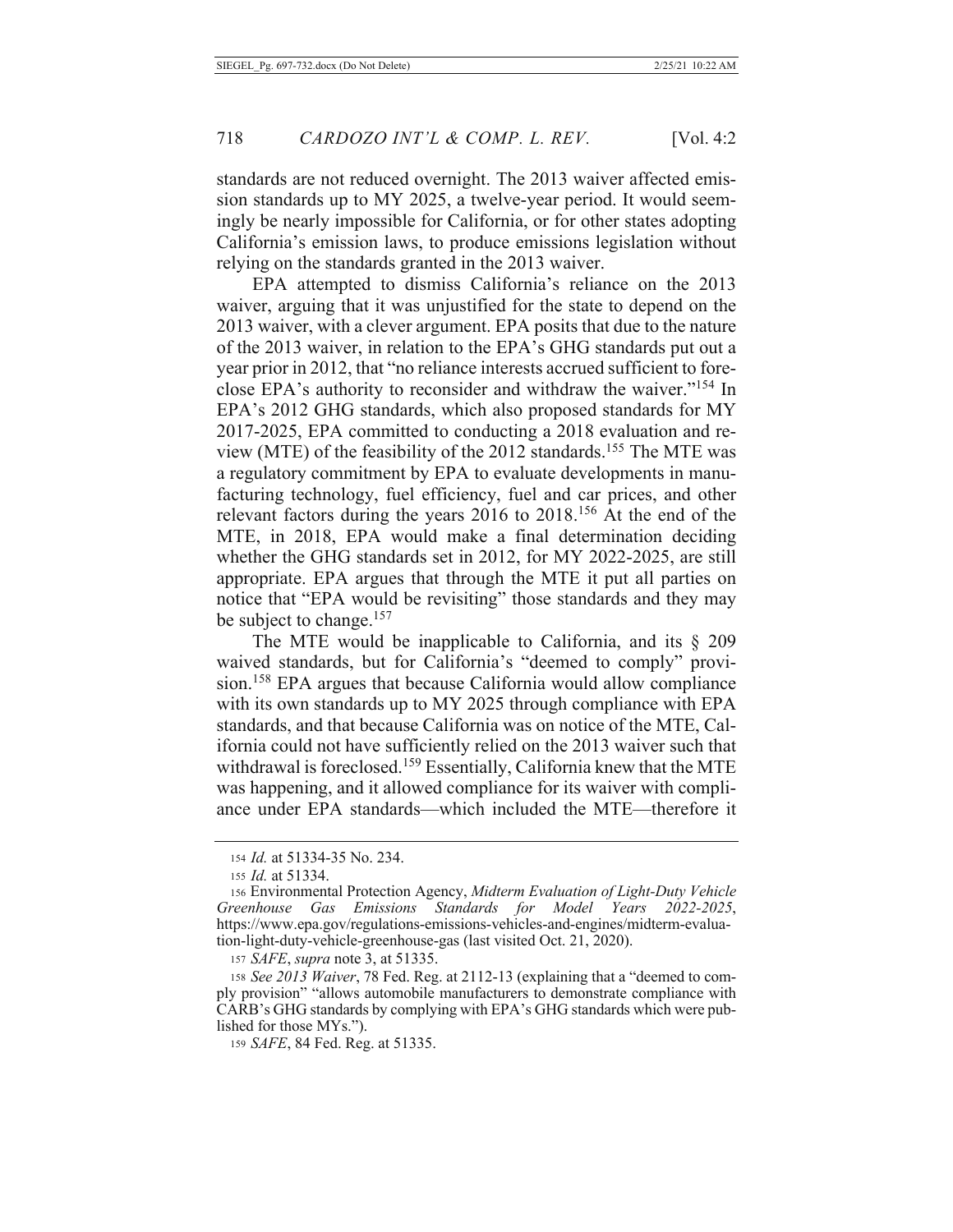cannot claim reliance on the 2013 waiver for standards up to MY 2025.160

The main issue with this line of reasoning is that it does not fit neatly into practice. Assuming, arguendo, that California conceded the issue of notice of the MTE, it is not entirely clear what would have changed. As noted above, regulations of emissions can only be done effectively, if at all, through long-term goal setting. If California wanted to create standards for the years beyond 2013, it was necessary for them to do so in 2013. There is an important distinction between the reliance interest California accrued compared to previous caselaw on reliance interests.

In *Encino*, the reliance interests asserted were built on past conduct: there, industry players sued claiming that the Department of Labor's new rule, interpreting a Fair Labor Standards Act overtime provision, was invalid because of decades old reliance interests.<sup>161</sup> The automobile dealer industry asserted that they relied on the old rule to negotiate and structure compensation plans with employees.<sup>162</sup> There, the rulemaking change affects mostly past decisions; the industry asserted that the new agency position would require them to make significant changes to their compensation arrangements.<sup>163</sup>

However, the reliance interest built by California is stronger than that; unlike *Encino*, where the new rulemaking forces change based on prior decisions, here, the new rulemaking has strong present and future implications. Individual automobile dealers—which pale in comparison to California in size, economy, and status as sovereigns likely do not make large, national-scale policy decisions. California's reliance interests involve not only changing a compensation program, but it is also necessarily related to intricate and complex legislation and state regulation, with the goal of improving air quality. And while California could have foregone the deemed to comply provision, it seems reasonable to believe that by not including it, California would have been inviting more litigation by industry actors, who sought to set aside the standards for one reason or another, ultimately promoting less compliance with emission standards, and therefore less clean air.

For inherent agency power purposes, it seems possible that EPA harbors the general inherent ability to review and revoke a previously granted waiver through the rulemaking process. However, this ability

 $160$  Id.

 $163$  *Id.* 

<sup>161</sup> Encino Motorcars, LLC v. Navarro, 136 S. Ct. 2117, 2120 (2016).

<sup>162</sup> See Encino Motorcars, LLC v. Navarro, 136 S. Ct. 2117, 2126.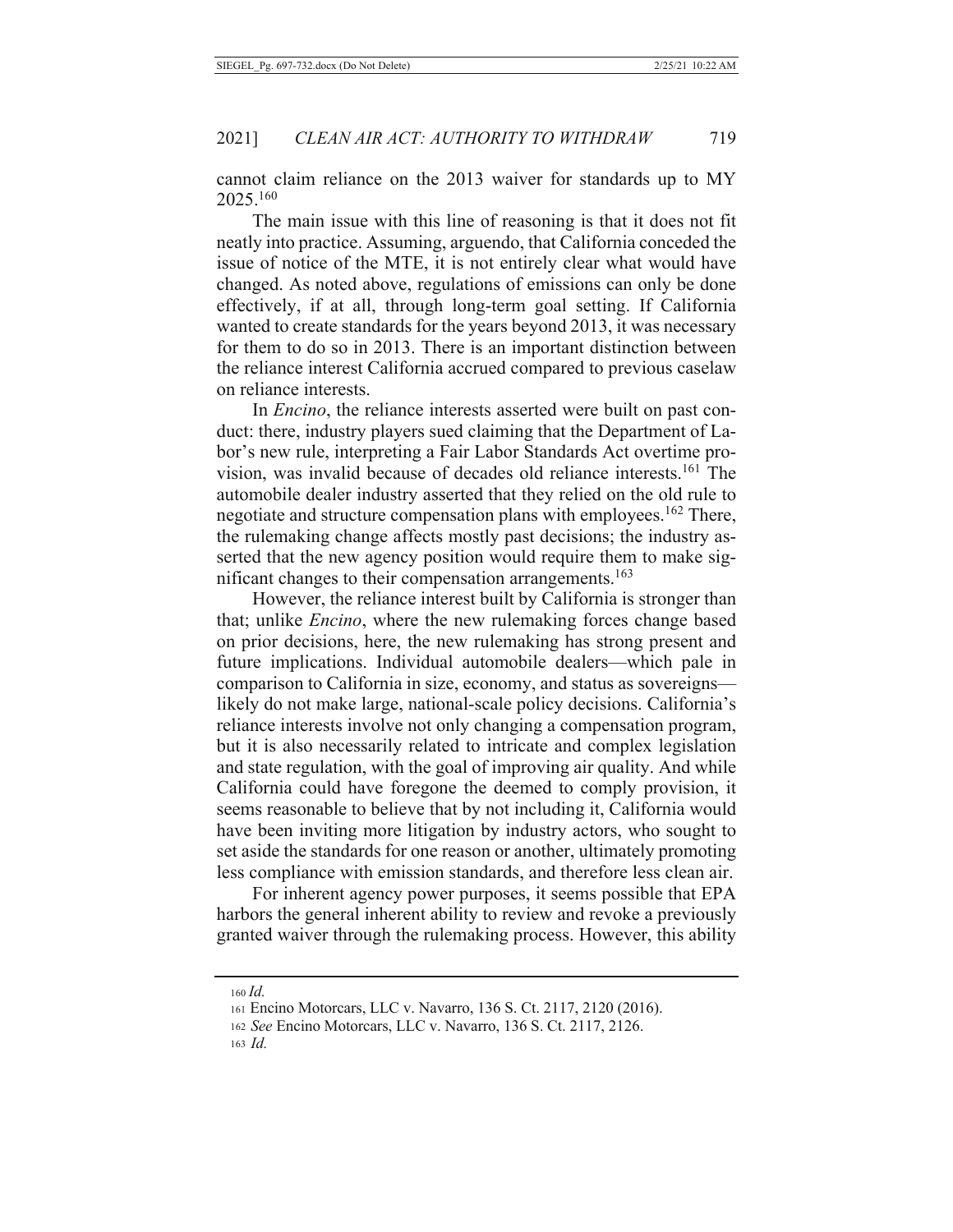is limited by obligations to follow proper procedures, to not be arbitrary and capricious, and to thoroughly explain its reasoning for reversal. For purposes of SAFE, however, there remains a strong argument that because six years had passed between the 2013 waiver and the promulgation of SAFE, too strong of a reliance interest has accrued, and that there is no way in which a reversal of the 2013 waiver is not arbitrary and capricious.

#### **TEXT-BASED ARGUMENTS FOR EPA REVOCATION** IV. **AUTHORITY**

If  $\S$  209 states whether EPA can revisit a waiver, then there exists a clear reading of the statute, and the other arguments discussed become less – if at all – relevant. However, looking at what  $\S 209$  states, provides no absolute answer on EPA's revocation powers. This has not stopped interested parties from providing text-based arguments. Analyzing the legitimacy of these arguments will lead to the conclusion that ultimately, EPA has no textual basis for the withdrawing the 2013 waiver. Aside from the text of  $\S 209$  itself, the legislative history behind the section, may likely provide an insight into what powers Congress intended to delegate to EPA.

#### A. What does  $\S$  209 Say About a Waiver?

Section 209 is silent on EPA's authority to revisit a waiver decision. Section 209(a) prohibits any state from adopting or attempting to enforce "any standard related to the control of emissions" from motor vehicle engines subject to § 209 regulation.<sup>164</sup> Section 209(b) grants EPA specific powers in waiving this requirement for California.<sup>165</sup> It allows EPA to make determinations about whether California's waiver decision is arbitrary and capricious, whether California does not need its own standards, and whether California's standards are consistent with CAA § 201.<sup>166</sup> The CAA does not speak on whether EPA can reconsider and withdraw a previously granted waiver. This raises a question—is the CAA's silence on EPA's ability to reconsider and withdraw a waiver meaningful?

The argument that  $\S$  209 silence grants EPA the authority to review and revoke a waiver stems from the premise that EPA, as a federal agency, has the inherent ability to revoke a previously granted

<sup>164 42</sup> U.S.C. § 7543(a) (1967).

<sup>165</sup> See infra II(a) for discussion of these powers.

<sup>166 42</sup> U.S.C. §7521 (1967).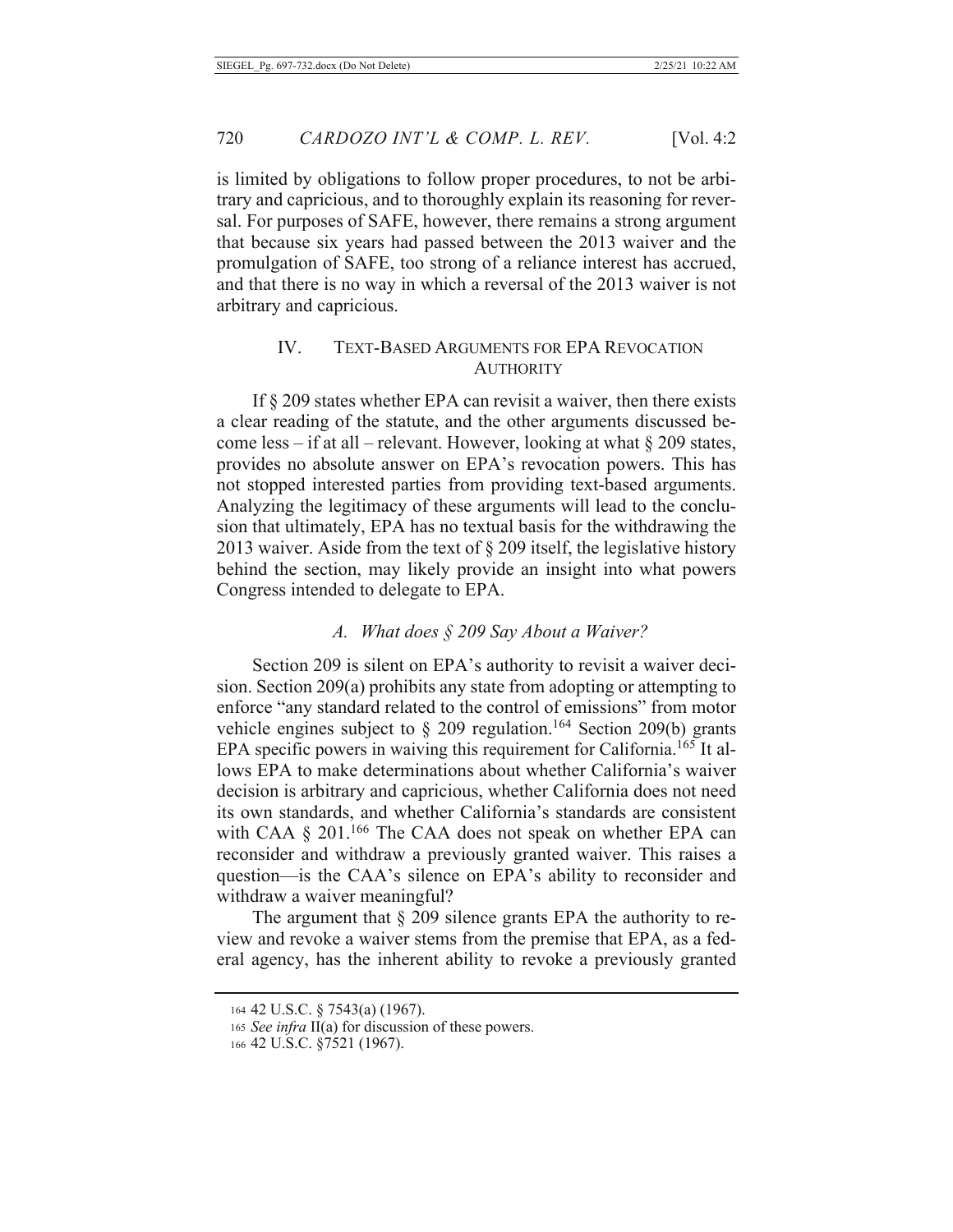waiver, and nothing in § 209 indicates Congress wanted to restrict that ability.<sup>167</sup> Therefore, § 209's silence implies EPA retains this ability. In other words, because Congress did not tell EPA it cannot do something, EPA can do that thing. This argument assumes meaning to the silence: it allows EPA to make a decision based on a lack of text in the CAA.

Nathan Alexander Sales and Jonathan H. Adler examined cases in which an agency asserted or denied some power based on that agency's own interpretation of its enabling statutes.<sup>168</sup> In these cases, agencies either expanded or contracted their authority, completely disclaimed any power at all, or claimed for itself a new power, one not found within its relevant statutes.<sup>169</sup> EPA's argument above is what the authors have labeled the "statutory silence" subset of "jurisdictionasserting" cases.<sup>170</sup> The relevant question in these situations, the authors say, is how can we know "whether Congress intended the agency to wield a particular power? Is the fact that a statute is silent on the conferral of a proposed power—i.e., the fact that the statute neither grants nor denies it—evidence that Congress anticipated that the agency would exercise that power?"<sup>171</sup>

The authors note that only a few courts have addressed whether statutory silence can create an agency power, but the few who have discussed it have held that Congress's failure to expressly deny a power to an agency is not an ambiguity to be interpreted by the agency.<sup>172</sup> In Railway Labor Executives' Ass'n v. National Mediation Board,<sup>173</sup> the National Mediation Board (NMB) argued that it had the power to initiate investigations sua sponte into representation disputes among railway employees under the Railway Labor Act (RLA).<sup>174</sup> It further claimed that because the RLA gave it the power to investigate upon request by parties, and nothing in those statutes expressly denied it the power to initiate investigations *sua sponte*, it indeed had the

169 *Id.* at 1505.

 $170$  *Id.*  $171 \, Id.$ 

172 *Id.* at 1518.

173 29 F.3d 655 (D.C. Cir. 1994).

<sup>167</sup> See SAFE, 84 Fed. Reg. at 51331.

<sup>168</sup> See Nathan Alexander Sales & Jonathan H. Adler, The Rest Is Silence: Chevron Deference, Agency Jurisdiction, and Statutory Silences, 2009 U. ILL. L REV. 1497 (2009). The authors discuss agency power issues within a *Chevron* context, asking in what situations should deference be applied to an agency's interpretation of its own jurisdiction. While I do not discuss *Chevron*, many of the same principals apply here.

 $174 \, Id.$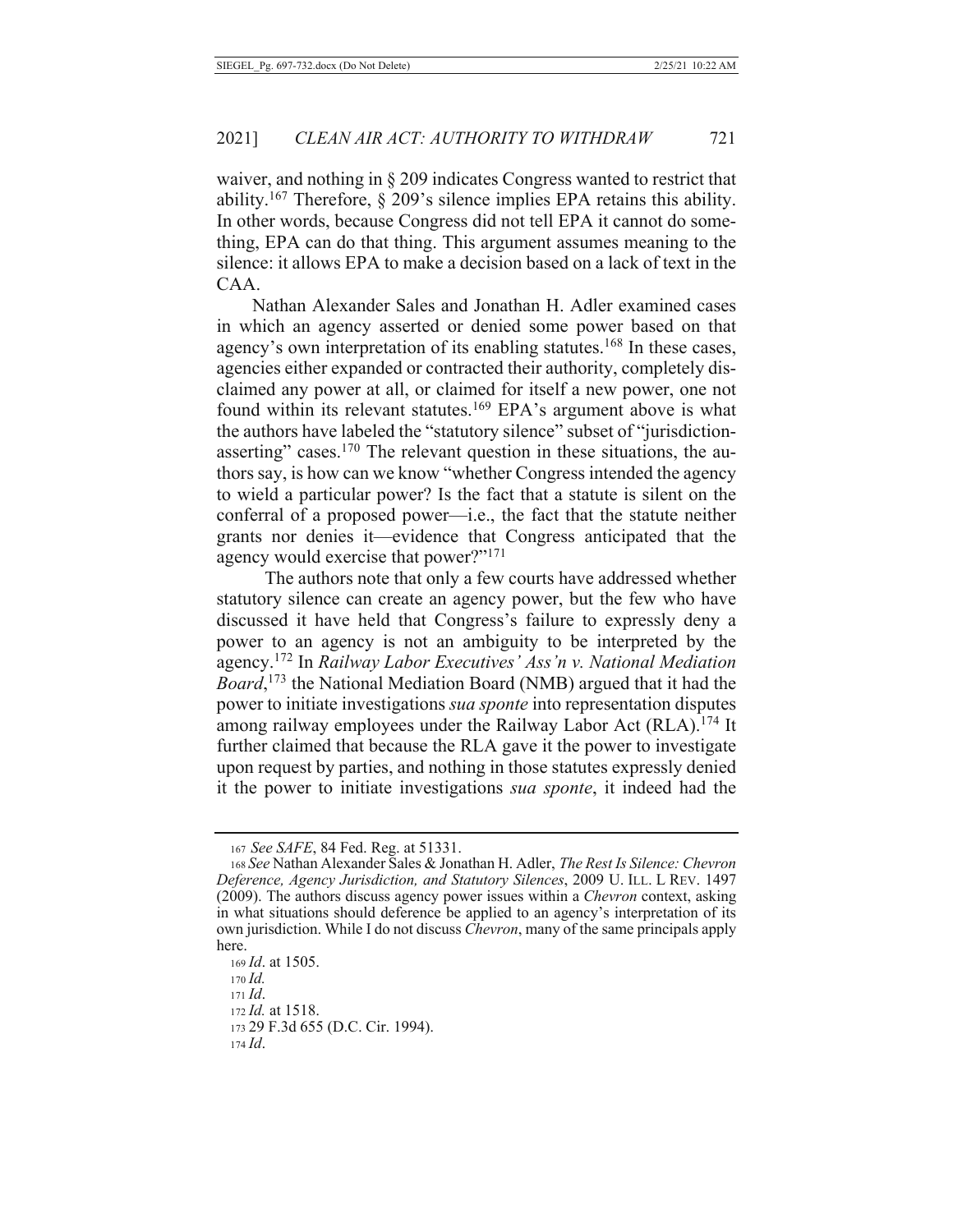power to investigate.<sup>175</sup> The D.C Circuit invalidated this interpretation, stating that agreeing would give the NMB the power to do whatever it wanted.<sup>176</sup> The court stated that on the contrary to the NMB's interpretation, the NMB has no inherent authority and could only wield the powers statutorily given to them.<sup>177</sup>

This is analogous to the argument that  $\S$  209's silence grants EPA the power to withdraw a previously granted waiver. As with the NMB, EPA's review of a waiver is not a completely arbitrary or a new power, so it says, but rather one that stems from its ability to grant waivers in the first place (just as the NMB's power to investigate sua *sponte* stemmed from its power to investigate upon request).<sup>178</sup> Just as the RLA's text did not deny the NMB the power to initiate investigations *sua sponte*, neither does the CAA deny EPA the power to review and revoke a previously granted waiver.<sup>179</sup>

It is likely Sales and Adler are right, and EPA does not have statutory power (founded in a *lack* of statutory language) to review and revoke a prior waiver, and therefore there is no meaning to the statutory silence. The general nature of agency power weighs too heavily against EPA ability to do this. EPA, as an administrative agency, can only be delegated the authority to take an action by explicit statutory language.<sup>180</sup> That there is no language in the CAA granting EPA permission to review and revoke a previously granted waiver is the end of the argument—no text, no power.<sup>181</sup>

#### B. Legislative History Regarding Clean Air Act Text

There is only a single sentence within the CAA legislative history which can be used as evidence suggesting EPA authority to revoke a previously granted waiver. A 1967 Senate Report contains a statement that "implicit in this provision is the right of the Secretary to withdraw the waiver at any time after notice and an opportunity for public

 $175$  *Id.*  $176$  *Id.* 

<sup>177</sup> Nathan Alexander Sales & Jonathan H. Adler, supra note 10.

<sup>178</sup> See SAFE, 84 Fed. Reg. at 51331.

 $179$  *Id.* 

 $180$  *Id.* at 1534.

<sup>181</sup> The issue can be raised of whether EPA's actions, which occurred through a rulemaking, are materially different from the NMB's, which did not. While it is different, I do not think it changes the conversation - EPA can still only promulgate rules it is given the power to do so through its enabling statutes. That  $\S 209$  does not state whether EPA can retroactively look at rules is an analogous interpretive exercise to the NMB's interpretation that the RLA allows to initiate investigations sua sponte.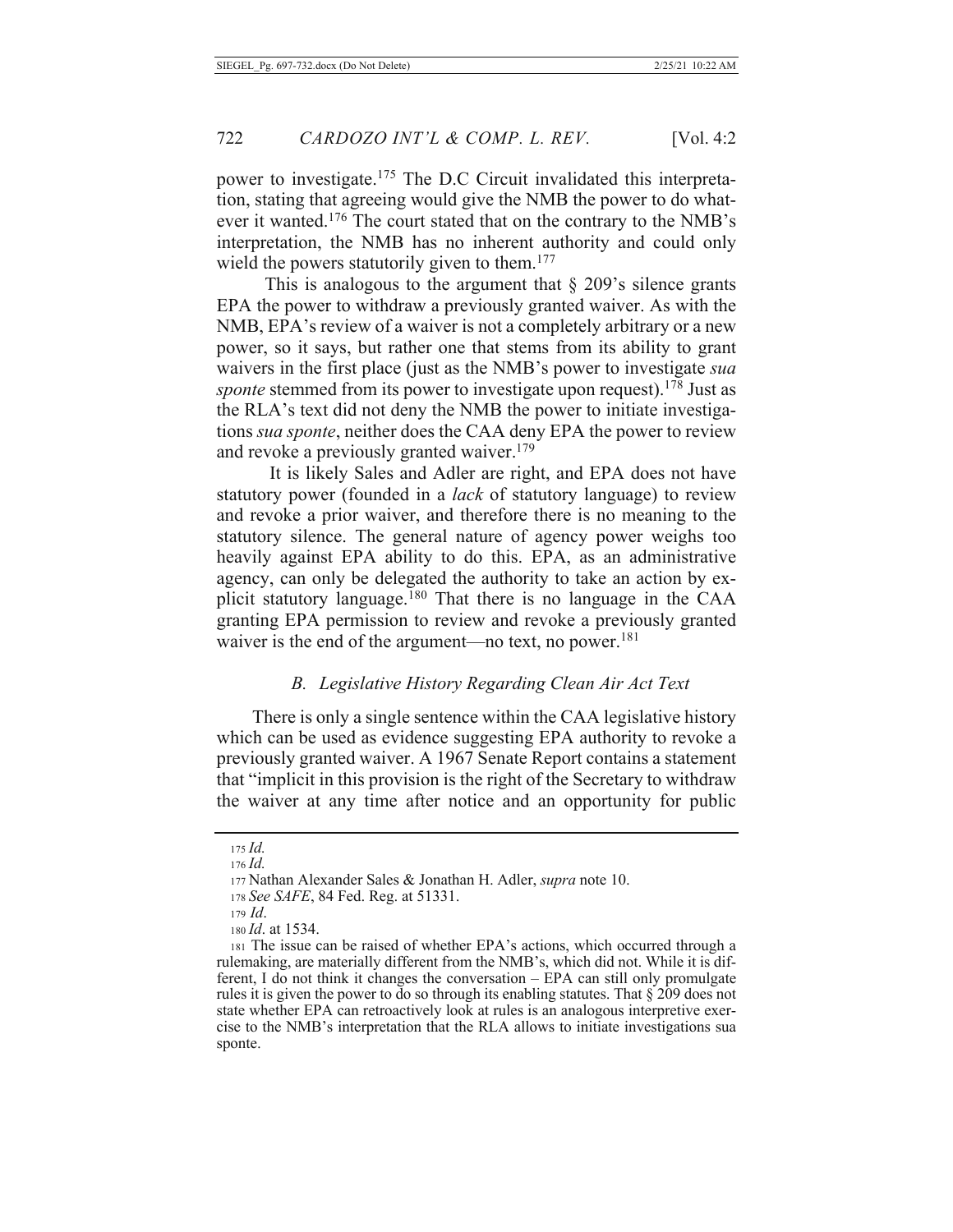hearing he finds that the State of California no longer complies with the conditions of the waiver."<sup>182</sup> On the surface, this is a strong indication that Congress intended EPA to have the authority to withdraw a waiver at any time. However, there are two issues with assuming this single statement confers onto EPA the authority in question: (1) it is not entirely clear that revoking a previously granted waiver is supported by the 1967 statement; and (2) this statement was made before major CAA changes—changes that have relevant significance for a waiver revocation.

#### C. Does the 1967 Legislative History Support Revocation Authority?

The first issue is whether the 1967 statement actually supports EPA's current position. It seems that EPA conflates the language of this legislative history with the facts at hand. EPA's reliance on this quote raises the question of whether the phrase "no longer complies,"<sup>183</sup> is the same as the idea as "since EPA no longer interprets the CAA the same, California 'no longer complies'"?<sup>184</sup>

It seems undeniable from the legislative history, text of the CAA, and prior EPA § 209 decisions, that there may come a time when California does not need its own emission standards.<sup>185</sup> It seems implied from the very nature of the waiver that this is a realistic possibility. For example, there may come a time when the air quality in California has improved to such a degree that having its own standards is not necessary for health and safety concerns. Or, if EPA makes federal emission standards more stringent, to the point that they exceed California's standards. California would be unable to have its own emission standards. In these situations, California would not be granted a § 209 waiver. But nothing in California's emissions or pollution problems seems to have changed such that California does not need its own emission standards.<sup>186</sup> In fact, EPA has sought to reduce federal emissions standards in recent years.<sup>187</sup>

Since none of the above two situations has occurred, it must be a change in interpretation by EPA that makes California no longer

<sup>182</sup> S. Rep. No. 90-403, at 34 (1967).

<sup>183 42</sup> U.S.C. § 7543(b) (1967).

<sup>184</sup> The quoted material here is not a quote from any source, but rather my own phrasing of the question presented in this subsection.

<sup>185</sup> See generally, 42 U.S.C. § 7543(b) (1977).

<sup>186</sup> See 2013 Waiver Grant, 78 Fed. Reg. at 2129-30.

<sup>187</sup> See SAFE as an example of EPA attempting to lower emissions standards.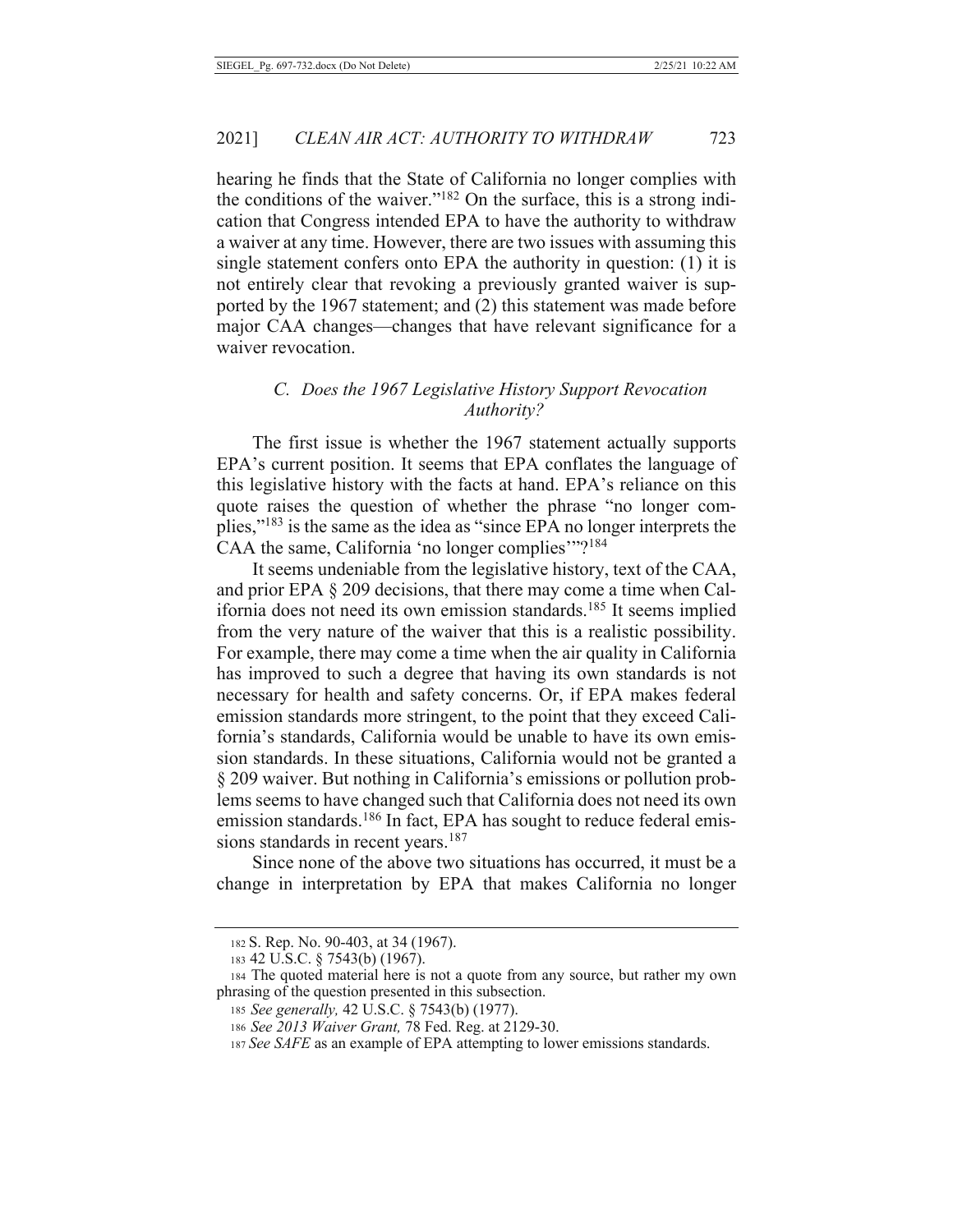deemed to comply. It is not EPA's general authority to make a waiver decision which deems California non-compliant. Instead, it is EPA's authority to change its mind on how to interpret  $\S 209$ <sup>188</sup>

The 1967 legislative history does not necessarily support EPA's claim of textual support to revoke the waiver. It is reasonable to argue that the 1967 statement supports a waiver revocation when California no longer deems to comply with the waiver provision because of external change—either pollution decreasing or EPA increasing the stringency of its standards. But it seems like a stretch to claim that the 1967 supports a waiver revocation when EPA changes its interpretation, while federal standards and California's pollution remain the same. In saying the Secretary can determine whether California "no longer complies with the conditions of the waiver,"<sup>189</sup> it plausibly reads as though the Secretary can, at any time, determine whether California no longer has circumstances that fit the criteria requisite for obtaining a waiver. It does not easily read, however, that the Secretary can determine whether California no longer complies with the conditions of the waiver because the requisite criteria for obtaining a waiver has now changed.

#### 2. Agency Changing Direction of its Own Policy

EPA's decision here raises an issue slightly tangential to the actual legislative history: when can an agency change its policy direction? In general, a federal agency may not announce a position that abruptly changes direction from prior agency pronouncements without providing a reasoned explanation for that change.<sup>190</sup> But, under Motor Vehicle Mfrs. Ass'n v. State Farm Mut. Auto Ins. Co.,  $^{191}$  the Supreme Court held that an agency may do so only if it provides a reasoned analysis for its change of direction.<sup>192</sup> Specifically apt here, the Court stated that "an agency's view of what is in the public interest may change, either with or without a change in circumstances," nevertheless, "an agency changing its course must supply a reasoned analysis" for its decision to do so.<sup>193</sup>

<sup>188</sup> See SAFE, 84 Fed. Reg. 188 at 51339.

<sup>189</sup> S. Rep. No. 90-403, at 34 (1967).

<sup>190</sup> David H. Becker, Changing Direction in Administrative Agency Rulemaking: "Reasoned Analysis," the Roadless Rule Repeal, and the 2006 National Park Service *Management Policies, ENVIRONS: ENVTL. L. & POL'Y J. 65 (2006).* 

<sup>191 463</sup> U.S. 29, 38 (1983).

<sup>192</sup> Becker, *supra* note 190, at 75 (quoting State Farm).

 $193$  *Id.*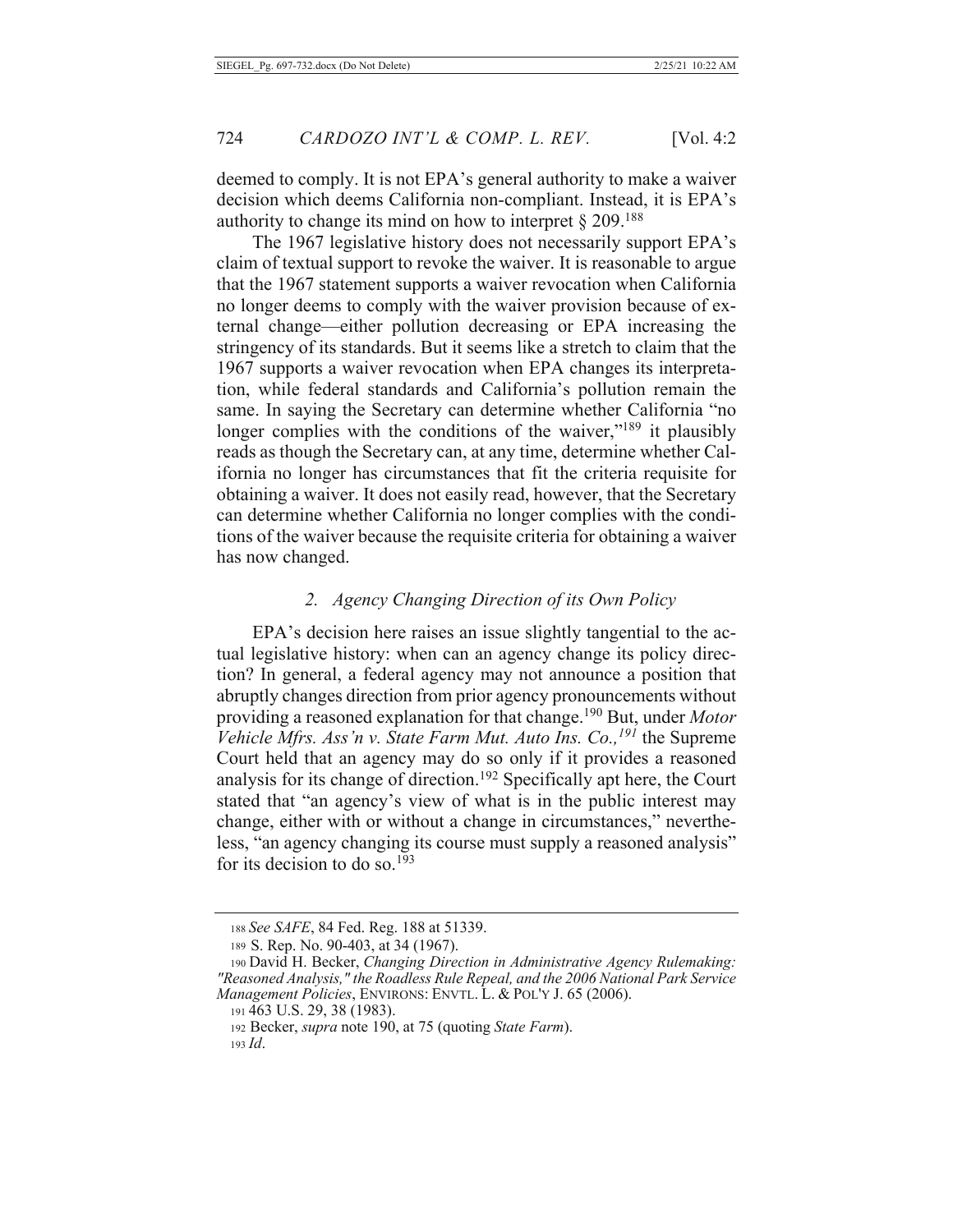EPA may likely argue that SAFE provides a thoroughly reasoned analysis of its decision to change its policy in interpreting  $\S 209$ . However, where the policy change conflicts with prior policy positions, the agency may not be given as much deference in making its decision to change.<sup>194</sup> Although EPA's interpretation of  $\S$  209 in SAFE is not at odds with the 2008 waiver decision,  $195$  it is at odds with almost every other waiver decision and their respective  $\S$  209 interpretations.<sup>196</sup> In *Good Samaritan Hospital v. Shalala*,<sup>197</sup> the Supreme Court stated that the consistency of agency position is a factor in determining whether the new policy position change is due deference.<sup>198</sup> In *Shalala*, the Court upheld the agency's revised position because its new position, although contradictory to the prior one, was nonetheless plausible under the statute, and because it remained closely within "the design of the statute as a whole and  $\dots$  its object and policy."<sup>199</sup>

EPA's interpretive change does not seem to play the same role as the change in *Shalala*. The entire history of CAA § 209—including all legislative history but one statement-suggests California should receive deference in its determination that it needs a waiver, and that EPA does not play a dominating role in that decision.<sup>200</sup> Unlike in *Shalala*, EPA's interpretive change does not fit squarely within the design of the CAA generally and § 209 specifically. Because it is a competing policy change, and it does not support the design of § 209, it may not—and should not—be given the deference an agency policy change can be entitled to.

#### D. Is EPA Limited to a "Snapshot in Time?"

As noted in the history section above, the 1967 statement was made before the creation of EPA and the current  $\S 209$  waiver scheme. In the 1967 Air Quality Act, the predecessor of the CAA, § 208 housed the waiver provision.<sup>201</sup> There, the waiver provision allowed the Secretary of Health, Education and Welfare to waive application of federal standards "unless he finds such State does not require standards" more stringent than applicable Federal standards to meet compelling

<sup>194</sup> Id. at 77.

<sup>195</sup> The Bush waiver decision denying California a waiver.

<sup>196</sup> See infra II(c) discussing the 2008, 2009, and 2013 waiver decisions and methods.

<sup>197 508</sup> U.S. 402 (1993).

<sup>198</sup> Becker, supra note 190, at 77.

<sup>199</sup> Becker, supra note 190, at 77 (quoting Shalala).

<sup>200</sup> See infra II(a) for the history of  $\S$  209 waivers.

<sup>201</sup> See 42 U.S.C. § 209 (1967).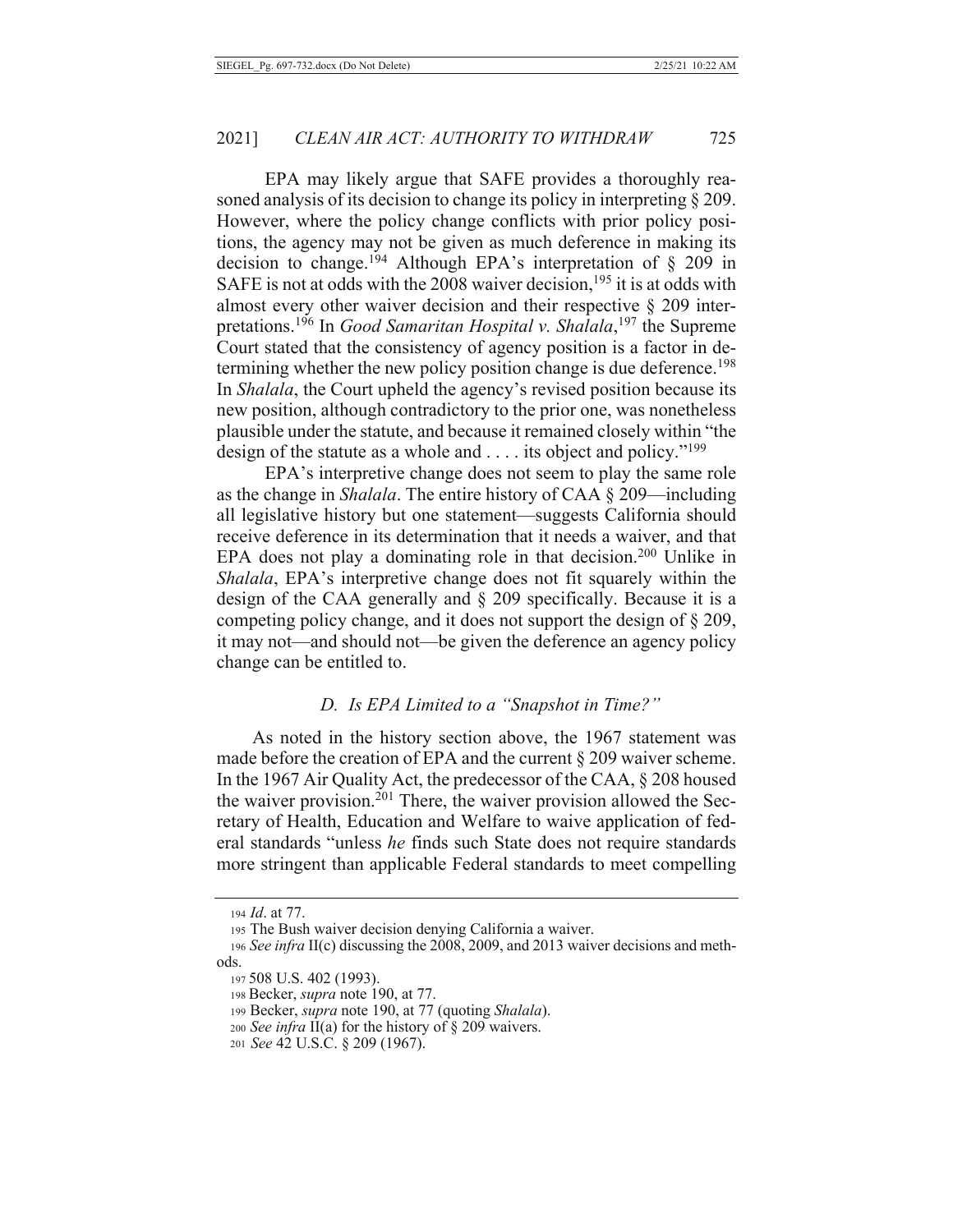and extraordinary conditions or that such State standards and accompanying enforcement procedures are not consistent with section  $202(a)$ of this title."<sup>202</sup> This is an important distinction from the CAA text today. $203$ 

It makes sense that the secretary could revoke a waiver in  $1967$ the ultimate decision of the life of a waiver rested in their hands. In the 1967 waiver scheme, they held the power of determining whether the state required more stringent standards, giving them final word and therefore, more statutory authority in deciding how a waiver should be treated.<sup>204</sup> This is in stark contrast to today's waiver provision, where it is California who holds that power. California itself must determine whether a waiver is needed (by determining whether the state requires more stringent standards) before EPA can decide whether to grant the waiver. This is important because it locks EPA's  $\S$  209 power into a single moment in time: "EPA Administrator's ability to evaluate whether California was entitled to a waiver to a single point in time after California had made a protectiveness determination but before a waiver had been granted[.] $v^{205}$  Because EPA is locked into this moment, and its granted powers have changed, the 1967 legislative history has much less, if any, bearing on EPA's role in the current waiver scheme.<sup>206</sup>

The counter to this argument, it seems, is that EPA cannot be locked into a snapshot of time because a reading of  $\S 209(a)$  indicates that EPA must always be regulating emissions beyond what is on the face of a waiver request. EPA claims that the relationship between the CAA  $\S$  209(a) and  $\S$  209(b) is "another textual indication that EPA's grant of a waiver is not limited to a snapshot in time...." The argument can be broken down as such:  $207$ 

 $(1)$  CAA § 209(b) grants the EPA the authority to waive preemption of  $\S209(a)$ ;

 $(2)$  CAA § 209 $(a)$  forbids any state from both adopting vehicle emission standards, as well as attempting to enforce vehicle emission standards;

<sup>202</sup> *Id.* (emphasis added).

<sup>203</sup> See Denise A. Grab et al., No Turning Back (NYU Institute for Policy Integrity, INSTITUTE FOR POLICY INTEGRITY 7-8 (Oct. 2018), https://policyintegrity.org/files/publications/No\_Turning\_Back.pdf.

<sup>204</sup> See 42 U.S.C. § 209 (1967).

<sup>205</sup> Grab *supra* note 210, at 8.

<sup>206</sup> See id.

<sup>207</sup> SAFE, 84 Fed. Reg. 188 at 51332 n. 220.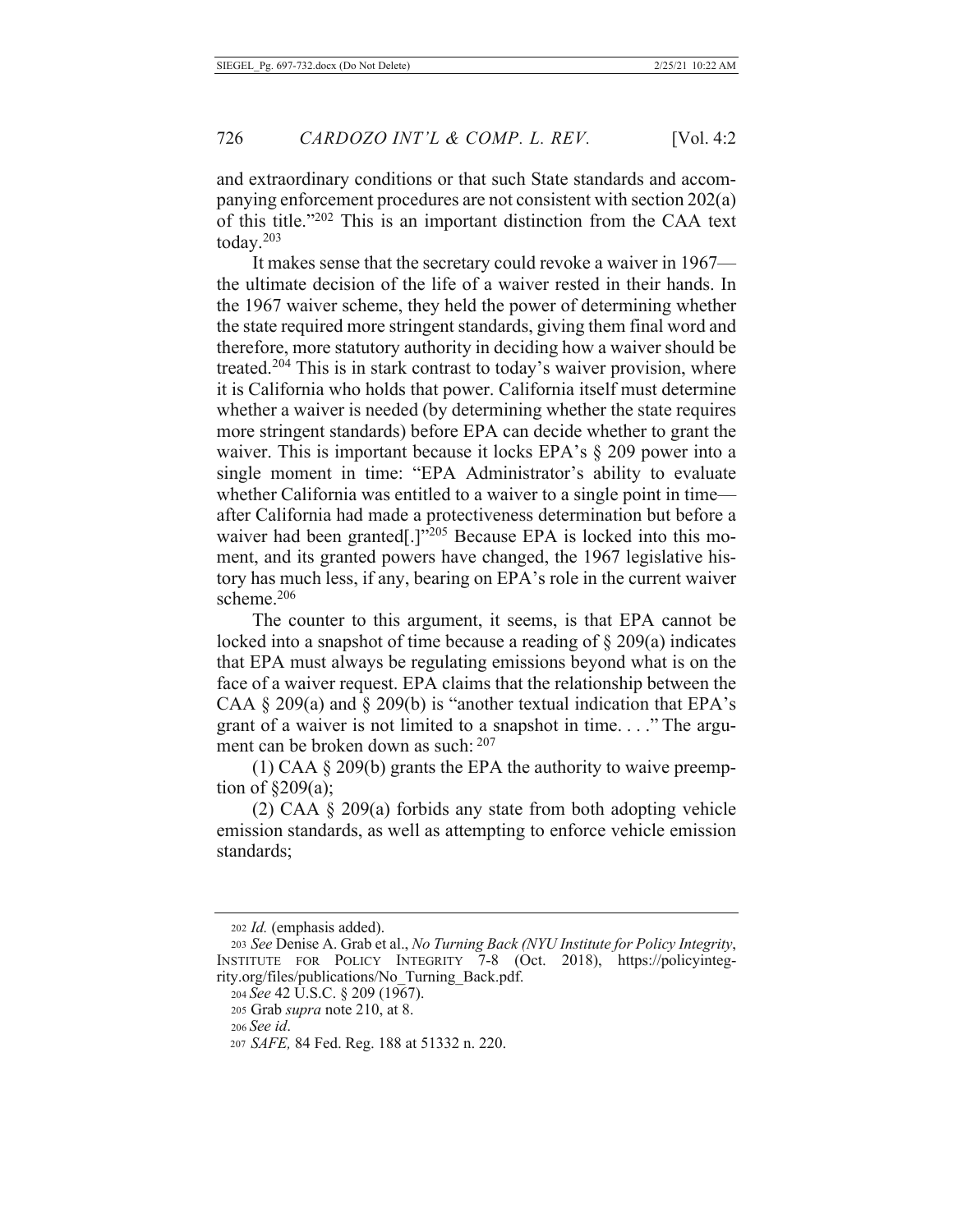(3) As statutory interpretation guides, the EPA should presume the phrase "attempt to enforce" is not surplusage and therefore has meaning;

(4) All potential meanings of the phrase "suggest some ability on EPA's part to consider actions on the state's part separate from the state's 'adoption of statutory or regulatory provisions and submission to EPA of a waiver request for those provisions." $208$ 

To the EPA, attempts to enforce means either attempted enforcement actions under an already waived program, or attempted enforcement actions without a validly waived emissions program-either way, "attempting to enforce" envisions state activity outside the scope of what can be determined by EPA from the face of a waiver submission;"<sup>209</sup>

(5) Therefore,  $\S 209(a)$  prohibits activities, some of which are limited to a specific time, but also prohibits activities that may have already happened, are currently happening, or will happen in the future–unlike a simple  $\S 209(b)$  waiver submission;

(6) Therefore, under  $\S 209$  as a whole, EPA is not limited at all in reconsidering its previous actions on  $\S$  209 activities "in light of activity later in time than or outside the authorized scope of a waiver once granted."210

The issue with this line of reasoning is the jump made from  $(5)$ -(6). EPA's interpretation of  $\S$  209(a), granting it the time-uninhibited authority to regulate attempted enforcement actions makes sense. Were they bound by time in regulating any attempted state enforcement actions, EPA would likely be unable to enforce their own authority. It would be impossible for the agency to stop a state's unauthorized emissions enforcement were it only able to do so if the state was submitting a waiver at the same time. Any state wanting to continue enforcing these technically prohibited actions would simply never submit a waiver, possibly denying EPA any chance to review the state's actions.

However, because EPA can review state attempted enforcement actions,<sup>211</sup> which take place outside of the scope of, or without any kinship to, a previously granted waiver, such actions do not overwhelmingly indicate the creation of a review and revocation power for already granted waivers. It seems, more reasonably, to indicate exactly

<sup>208</sup> *Id.* at 51332 n. 220.

<sup>209</sup> *Id.* 

<sup>210</sup> *Id.* 

<sup>211</sup> See 42 U.S.C.A. § 7542(a) (1977).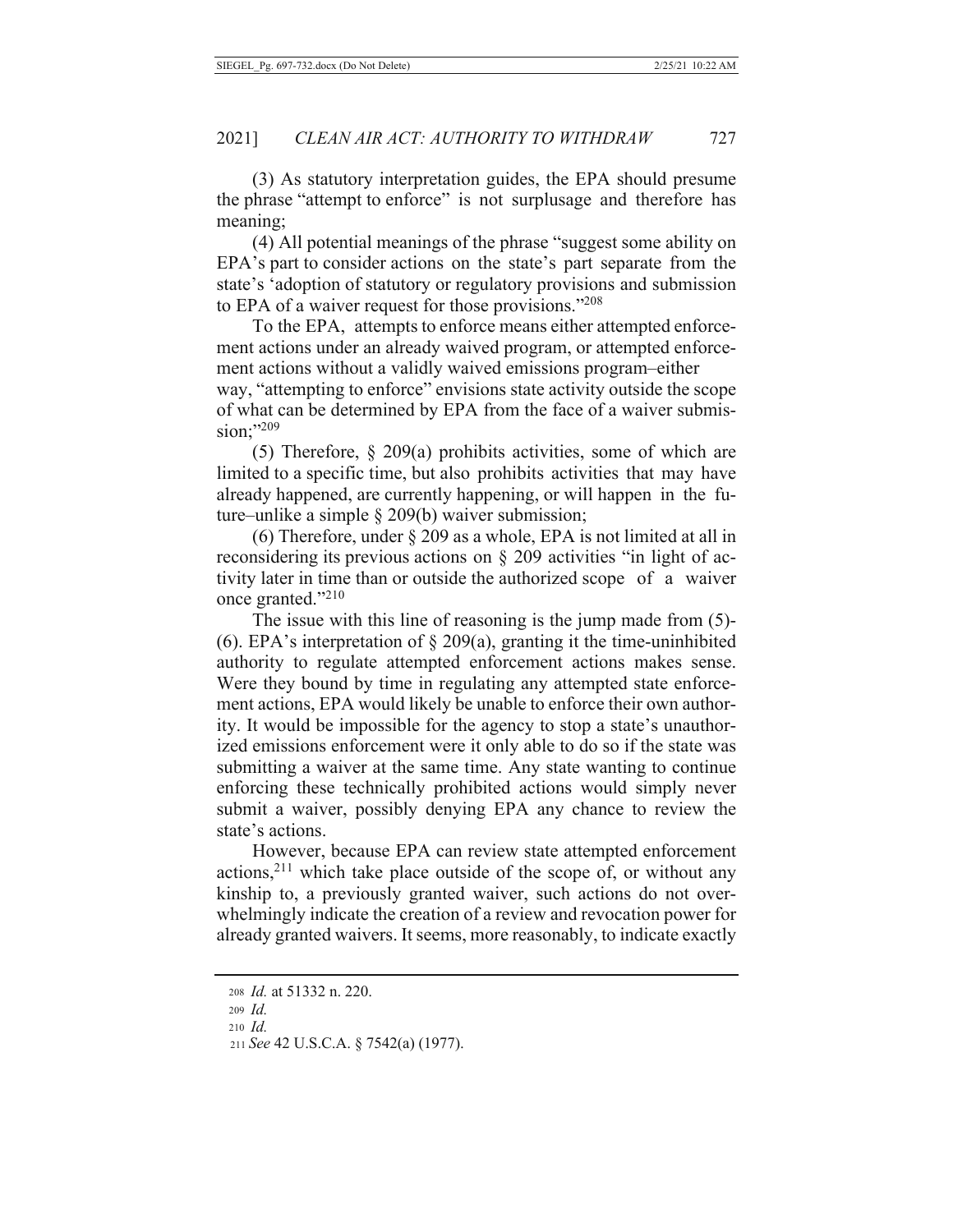what the EPA claims for it to mean:<sup>212</sup> that it is not limited to a snapshot in time when an attempted state enforcement action falls outside the scope of a waiver. This is entirely different from the conclusion that EPA can revoke a previously granted waiver.

For example, assume that in 2014, a year after the 2013 waiver was granted, California began attempting to enforce a new standard, requiring automobile manufacturers to quadruple their ZEV production and sales. This is an action that is certainly outside of the scope of the 2013 waiver. As such, no one would reasonably object to EPA invoking its § 209(a) authority to extinguish California's actions. Yet, there seems to be no reason to believe that, as EPA claims,<sup>213</sup> the authority exemplified in the situation above would also grant EPA the ability to revoke the same 2013 waiver. It seems that when EPA sought to give meaning to the phrase "attempt to enforce," it may have read into this language an authority that does not necessarily seem to exist.

#### V. PRECEDENT-BASED ARUGMENTS FOR REVOCATION **AUTHORITY**

Last, I will discuss the notion that because EPA has reconsidered a § 209 waiver in the past, precedent suggests it can do so now. In 1982, EPA promulgated a rule reconsidering and affirming a waiver which it granted to California in 1977.<sup>214</sup> In 1977, EPA granted California a  $\S$  209 waiver, permitting it to enforce specific motorcycle fillpipe and fuel tank requirements.<sup>215</sup> Following approval of the waiver, CARB promulgated state rules in an attempt to implement these new requirements.<sup>216</sup> CARB was, through these rules, attempting to set a schedule for compliance with the waived standards, and made changes to the EPA approved schedule found in the 1977 waiver submission.<sup>217</sup> The changes decreased the amount of time given to industry actors to comply with the new standards.<sup>218</sup> These changes necessarily called into question the technological feasibility of implementation.<sup>219</sup>

<sup>212</sup> SAFE, 84 Fed. Reg. at 51332 n. 220.

<sup>213</sup> See id.

<sup>214</sup> California State Motor Vehicle Pollution Control Standards; Waiver of Federal Preemption; Summary of Decision, 47 Fed. Reg. 7306, 7306 [hereinafter 1982] Waiver.

 $215$  *Id.* 

 $216$  *Id.* 

<sup>217</sup> *Id.* at 7307.

<sup>218</sup> See id.

<sup>219 1982</sup> Waiver, 47 Fed. Reg at 7307; see infra Part II(c)(ii)(C) (explaining that technological feasibility, found in CAA  $\S 202(a)$ , is intertwined in a  $\S 209$  waiver).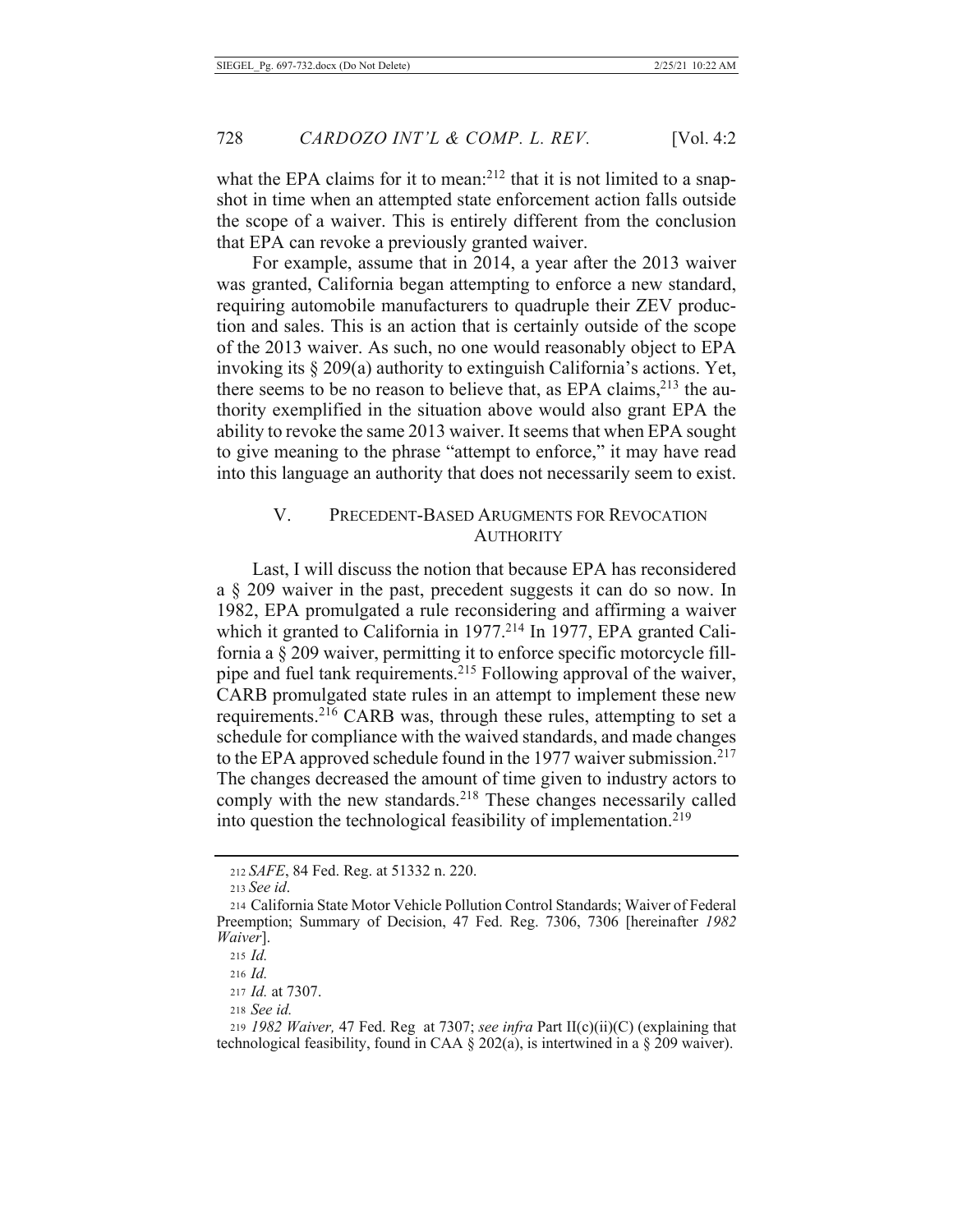#### A. Reasons Behind the Rulemakings

To understand why the 1982 rulemaking is significantly different from SAFE, it is necessary to analyze the reasons behind why EPA promulgated the 1982 rule reconsidering the waiver. In 1982, the only issue that EPA was reconsidering was "whether California fill-pipe and fuel tank opening regulations are consistent with section 202(a) of the  $[CAA]$ ."<sup>220</sup> Ultimately, for reasons not relevant to the discussion at hand, EPA found that they were consistent, and affirmed the 1977 waiver.<sup>221</sup> EPA took a second look at the 1977 waiver because: (1) California acted in a way that was potentially conflicting with the original waiver; and (2) these actions called into question the feasibility of implementing them.

On the other hand, SAFE is reconsidering the 2013 waiver because it no longer interprets  $\S 209(b)$  to mean the same things it did in 2013. As discussed above,<sup>222</sup> EPA rejects the prior interpretation, instead putting forward a reading it claims is "more in accord with the text, structure, purpose, and legislative history" of  $\S 209(b)(1)(B)^{223}$ EPA says that because  $\S 209(a)$  "expresses Congress" judgement that vehicle emission pollution problems are presumptively appropriate only for federal regulation, with one state afforded the extraordinary treatment under CAA section  $209(b)$ ... the best, if not the only, reading of  $[209(b)(1)(B)]$  is that it requires a pollution problem at the local level,"224 one that "corresponds in a state-specific particularized manner to the type of pollution problem that Congress required as the predicate for federal regulation."225 Essentially, EPA is saying that because Congress sought to have a uniform national emission standard through  $\S 209$ , any exception to this power given to a state ( $\S 209(b)$ ) can only deal with issues that are state-specific.

EPA's current line of reasoning is similar to that of the 2008 waiver denial, in that it contemplates requiring state-specific effects of climate change. However, in SAFE, EPA takes it one step further. Rather than requiring only a state-specific issue, EPA focuses on the elements found in § 202(a), claiming that § 209(b)(1)(B) requires a "state-specific, particularized nexus between the elements of a pollution problem  $[(1)$  emissions of pollutants;  $(2)$  resulting air pollution;

<sup>220 1982</sup> Waiver, 47 Fed. Reg. at 7307. 221 Id. at 7310. 222 See infra  $II(C)$ . 223 SAFE, 84 Fed. Reg. at 51339. 224 Id. at 51340.  $225$  *Id.*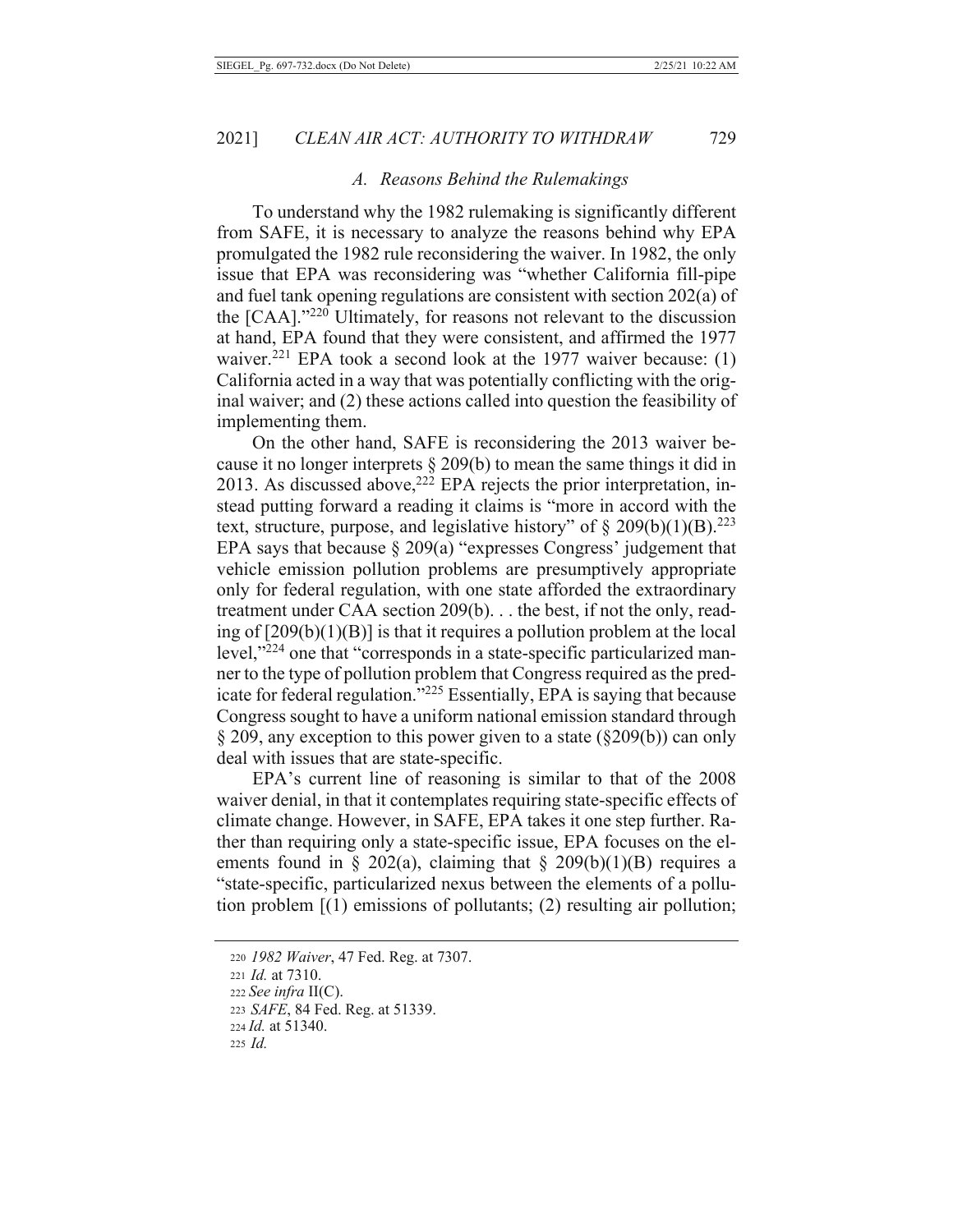$(3)$  health and welfare effects from that resulting air pollution]."226 For reasons not necessary to discuss here, there are certainly arguments against this reading of § 209(b)(1)(B).<sup>227</sup> What is relevant, however, is understanding what type of change preceded the current waiver revocation—here, that type of change stems from an internal interpretation switch from EPA.

### 1. The Current Revocation Motivations are Significantly Different From Those of the 1982 Review

The reasoning behind the 1982 rulemaking is almost entirely fact based. In 1977, CARB put forward a plan that was ultimately approved. Subsequently, in creating the specifics for that plan, timelines changed, leading to legitimate factual questions, which asked if what CARB was now requiring of industry players was practically possible.<sup>228</sup> Review in this setting makes sense; if the facts underlying the waiver approval change, such that what was originally waived is no longer possible, a review of the changes are necessary to ensure ultimate compliance with and success of the regulation.

However, what sparked revocation in SAFE seems entirely different. The facts underlying California's 2013 waiver did not change. Unlike in the 1982 waiver, CARB did not suggest new timelines that called into question technological feasibility, nor did it significantly amend its objectives.<sup>229</sup> Meanwhile, it does not seem that the real-life effects of pollution have diminished since 2013; in 2013, California was experiencing "[r]ecord setting fires, deadly heat waves, destructive storm surges, loss of winter snowpack . . . ." and "some of the worst air quality in the nation."<sup>230</sup> These pollution effects found in 2013 do not seem to have substantially improved. As of 2018, the year of SAFE's proposal, California was ranked the least healthy state in terms of air pollution. $231$ 

ure/air/state/ALL?edition-year=2018 (last visited Sept. 25, 2020).

<sup>226</sup> *Id.* at 51340.

<sup>227</sup> See id. at n. 260 (CARB arguments against why this reading is incorrectly applied to GHG emission standards).

<sup>228</sup> See 1982 Waiver, 47 Fed. Reg.

<sup>229</sup> Post-2013, the only amendment to its 2013 objectives was the deemed to comply provision which, notably, lessened, not strengthened, regulation.

<sup>230 2013</sup> Waiver Grant, 78 Fed. Reg. at 2129-30.

<sup>231</sup> America's Health Rankings United Health Foundation, Analysis of U.S. Environmental Protection Agency; U.S. Census Bureau, Annual Estimates of the Resident Population: April 1, 2010 to July 1, 2018, UNITED HEALTH FOUNDATION, https://www.americashealthrankings.org/explore/annual/meas-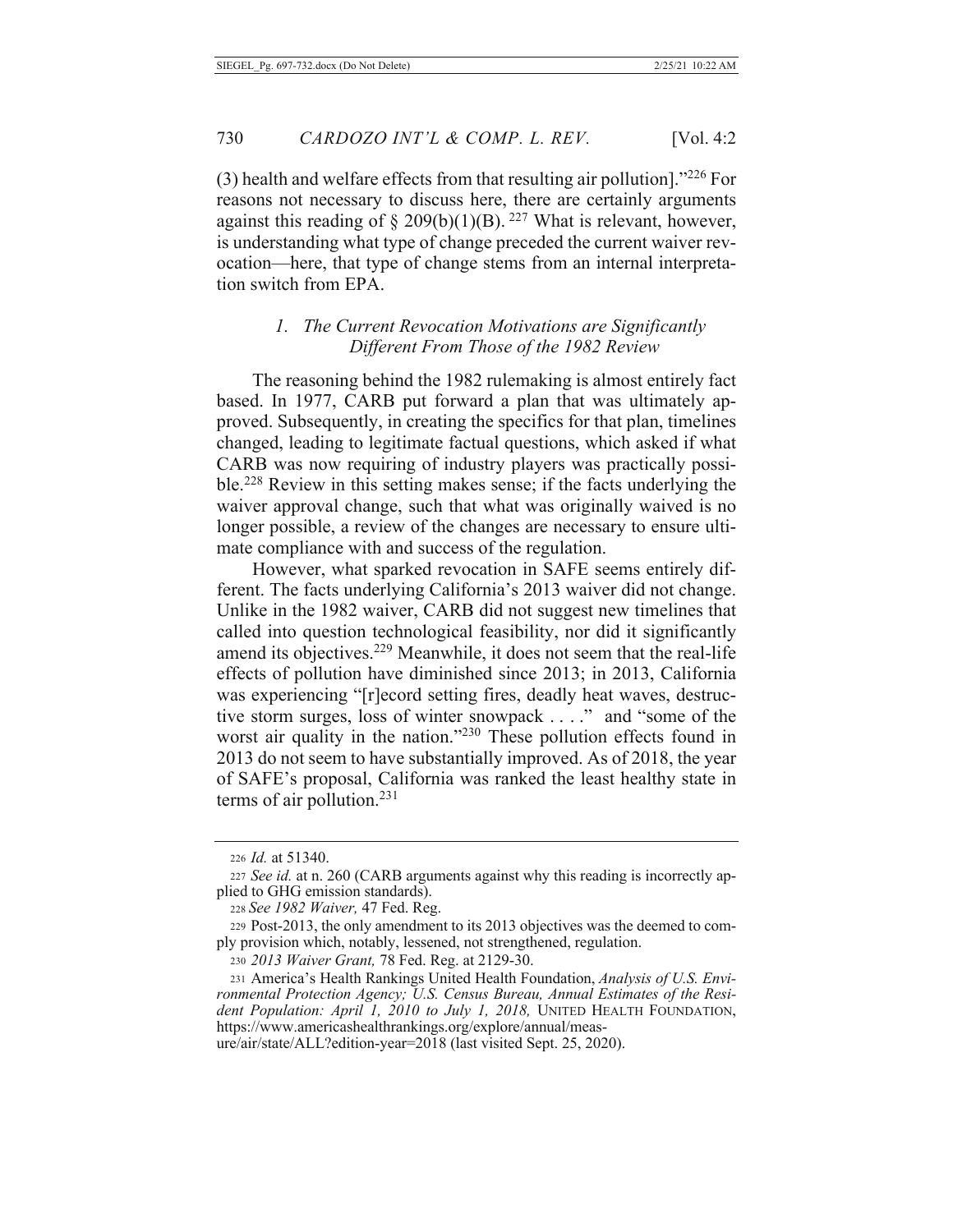The potential external factors that would have triggered the same type of reconsideration as the 1982 rule are wanting. In 1982, industry players petitioned to have the waiver reconsidered because there was an external,<sup>232</sup> factual change—the timelines for implementation were shorter. Here, while industry players would arguably want SAFE to be promulgated, they could not have claimed a difference in factual circumstances.

In fact, during EPA's 2016-2018 MTE, EPA evaluated the "CO2 standards for [MYs 2022-2025]  $\dots$  re-evaluat [ing] the CO2 standards for those model years and to undertake to develop new CO2 standards ... if it concluded that the previously finalized standards were no longer appropriate."<sup>233</sup> Rather, it was more similar to the 1982 circumstances, a factual inquiry into the circumstances of emissions and emission standard implementation. EPA was to determine whether the proposed standards set for MY 2022 and beyond were still appropriate. Regardless of how EPA comes out in this determination, an inquiry opportunity like the MTE is likely more analogous to the 1982 waiver reconsideration than SAFE is. Because EPA builds its authority from an interpretive change, and not a factual change, waiver revocation precedent is not a strong authority for present day waiver revocation.

#### VI. **CONCLUSION**

The goal of this paper was to determine whether EPA has the authority to revoke a  $\S$  209 waiver, and whether the arguments the agency has made in defense of SAFE hold true. It seems that EPA may have the inherent rulemaking power to revoke a waiver generally, but that this power is strongly limited. Moreover, it seems that this inherent rulemaking is not as strong in the context of the snapshot in time argument, which argues that the language of  $\S$  209 actually places a limit on EPA's inherent rulemaking powers. It also seems unlikely that EPA can claim review and revoke power through the text of the CAA, its legislative history, or past precedent. Ultimately, it seems like the best argument in defense of EPA's authority to revoke a  $\S 209$  waiver rests in its rulemaking powers as a federal agency. In terms of SAFE specifically, I am unpersuaded that its rulemaking powers will be sufficient to support a finding of authority to revoke the 2013 waiver. California and thirteen other states have spent the last five to six years

<sup>232 1982</sup> Waiver, 47 Fed. Reg.

<sup>233</sup> SAFE, 84 Fed. Reg. at 42988.